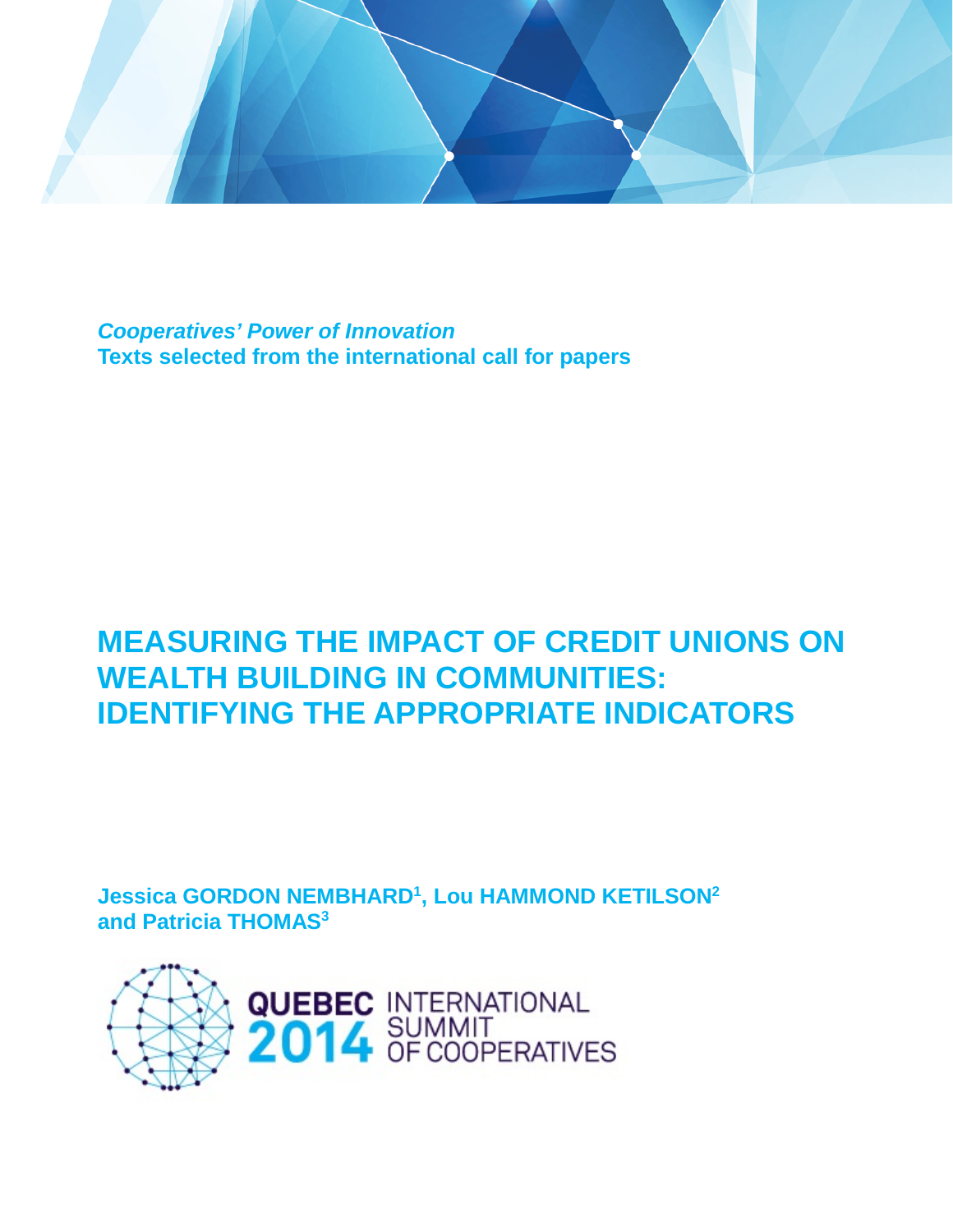

### **Abstract**

The authors explore whether or not credit unions provide unique measurable benefits to all stakeholders. We outline the arguments for wealth accumulation through cooperative ownership, and report on our exploration into identifying and testing a set of indicators that would increase our understanding of the economic impacts of credit unions on their local economy, including impacts on the wealth building of their members. We include as indicators economic activity, quality of employment, enterprise-level asset ownership, financial transparency, accessibility and affordability of goods and services, profit sharing, individual/member asset building, economic linkages, direct donations, cultural development, policy advocacy, education and training, and social capital. This study uses a mixed methods approach to identify, categorize, and measure a variety of impacts and benefits of two credit unions in Saskatchewan, Canada. This article reports on preliminary findings about the robustness of the indicators.

#### **Résumé**

Les auteurs étudient si les coopératives d'épargne et de crédit offrent ou non des avantages mesurables uniques à toutes les parties prenantes. Nous présentons les grandes lignes des arguments en faveur de l'accumulation de richesse par l'entremise de l'appartenance à une coopérative et rapportons les constats de notre travail exploratoire d'identification et d'analyse d'une série d'indicateurs qui augmenteraient notre compréhension de l'impact économique des coopératives d'épargne et de crédit sur l'économie locale, incluant l'impact sur la création de richesse chez leurs membres. Nous incluons comme indicateurs : l'activité économique, la qualité de l'emploi, la possession d'actifs au niveau de l'entreprise, la transparence financière, l'accessibilité des biens et des services, le partage des bénéfices, l'accumulation d'actifs par les individus ou les membres, les liens économiques, les dons directs, le développement culturel, la promotion des politiques, l'éducation et la formation, et le capital social. Cette étude utilise une approche de méthodes mixtes pour identifier, classer et mesurer une variété d'impacts et d'avantages de deux coopératives d'épargne et de crédit de la Saskatchewan, au Canada. Cet article rend compte des résultats préliminaires sur la solidité des indicateurs.

#### **Resumen**

Los autores estudian si las cooperativas de ahorro y crédito ofrecen o no beneficios mensurables únicos a todas las partes interesadas. Presentamos las grandes líneas de los argumentos a favor de la acumulación de riqueza a través de la pertenencia a una cooperativa, y damos cuenta de las constataciones de nuestro trabajo exploratorio para identificar y examinar una serie de indicadores que permitirían aumentar nuestra comprensión de los impactos económicos de las cooperativas de ahorro y crédito en la economía local, incluyendo el impacto en la creación de riqueza de sus miembros. Incluimos también como indicadores: actividad económica, calidad del empleo, propiedad de activos a nivel de empresa, transparencia financiera, accesibilidad y asequibilidad de bienes y servicios, participación en los beneficios, acumulación de activos por los individuos o los miembros, vínculos económicos, donaciones directas, desarrollo cultural, promoción de políticas, educación y capacitación, y capital social. Este estudio utiliza un enfoque de métodos mixtos para identificar, clasificar y medir una serie de impactos y ventajas de dos cooperativas de crédito de Saskatchewan, Canadá. Este artículo da cuenta de los resultados preliminares en la solidez de los indicadores.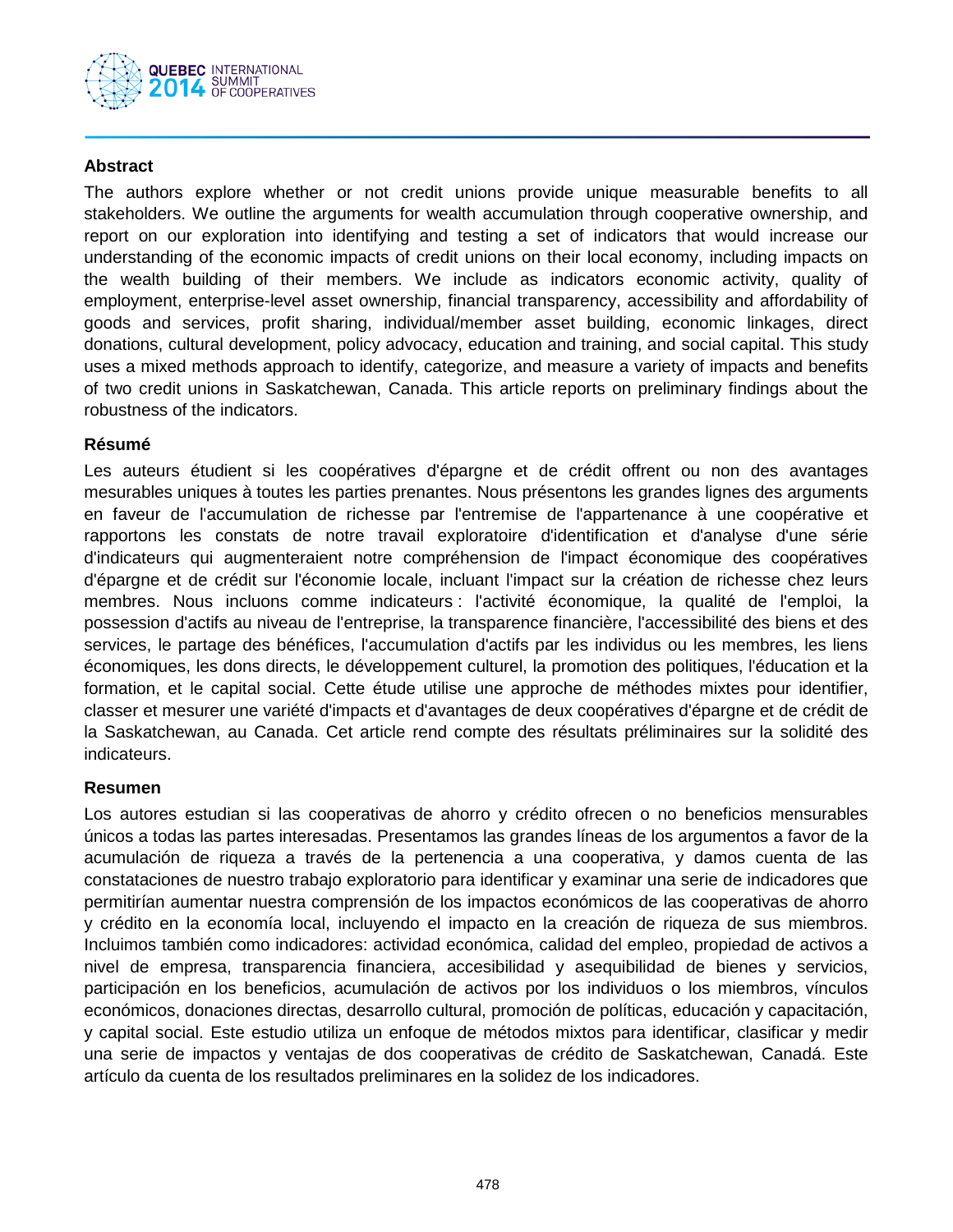## **Introduction**

Individual asset building and wealth accumulation are assumed to be outcomes of cooperative ownership. This is in addition to individual and community benefits such as job creation, education and training, income generation, quality products at affordable prices, social capital development, and economic stability (Gordon Nembhard, 2002, 2004). Many cooperative studies scholars and coop practitioners believe that successful cooperative businesses create wealth and help their members accumulate wealth and/or assets. In this article we apply this notion to credit unions and explore whether or not credit unions provide unique measurable benefits to all stakeholders. We outline the arguments for wealth accumulation through cooperative ownership, and report on our exploration into identifying and testing a set of indicators that would increase our understanding of the economic impacts of credit unions on their local economy, including impacts on the wealth building of their members.

Wealth inequality in Canada, as in the world, is increasing, especially between racial and ethnic groups, within groups, and between men and women (see for example Jackson, 2013). Many social welfare scholars now believe that wealth inequality is a better measure of economic inequality than income inequality is, and that its mitigation is a better mechanism for alleviating poverty (see Gordon Nembhard & Chiteji, 2006). Strategies for asset building and financial literacy, particularly among low-income populations, have become increasingly popular but seem to make only a marginal difference. The field of cooperative economics has neither well-studied nor well-understood mechanisms of wealth accumulation in this context. Cooperatives, however, are one of the major community-based institutions that democratize capital. Research in this area would help us better understand the impacts and benefits of cooperatives, and their contribution to community asset building.

The question remains: how best to identify and measure outcomes, impacts, benefits, and especially asset building from cooperative ownership. This study aims to better understand the precise benefits that credit unions provide their members and communities, and the specific ways that credit unions help their members create wealth, financial stability, well-being, and leadership skills.

This article begins with a discussion of the social accounting challenges of social enterprises, particularly cooperatives, and of our broad research question about how to measure the impact of community-based, collectively owned enterprises such as cooperatives, and credit unions in particular. We then outline the methodology for our current research on the impact of credit unions. We delineate the derivation of our indicators, and explain our choice of interview and survey questions. We summarize our pilot study and end with a discussion of our lessons learned so far.

## **Cooperatives in the Context of the Broader Social Economy: The Question of Accountability**

Measurement and evaluation of impact necessitates accountability of a social nature. Accountability, especially the need to measure and demonstrate results, permeates discussions and research on the social economy. Social economy organizations are "established primarily to meet social objectives rather than to make a profit" (Quarter, Mook, & Richmond, 2003, p. 4). A critical issue then, as McPhee and Bare state, is the "ability of nonprofit organizations to fulfill their missions in an effective manner" (as cited by the Foundation Centre, 2003, p. 1); this applies also to for-profit social enterprises. Canada and the U.S. are among the many countries whose social economy sector faces increasing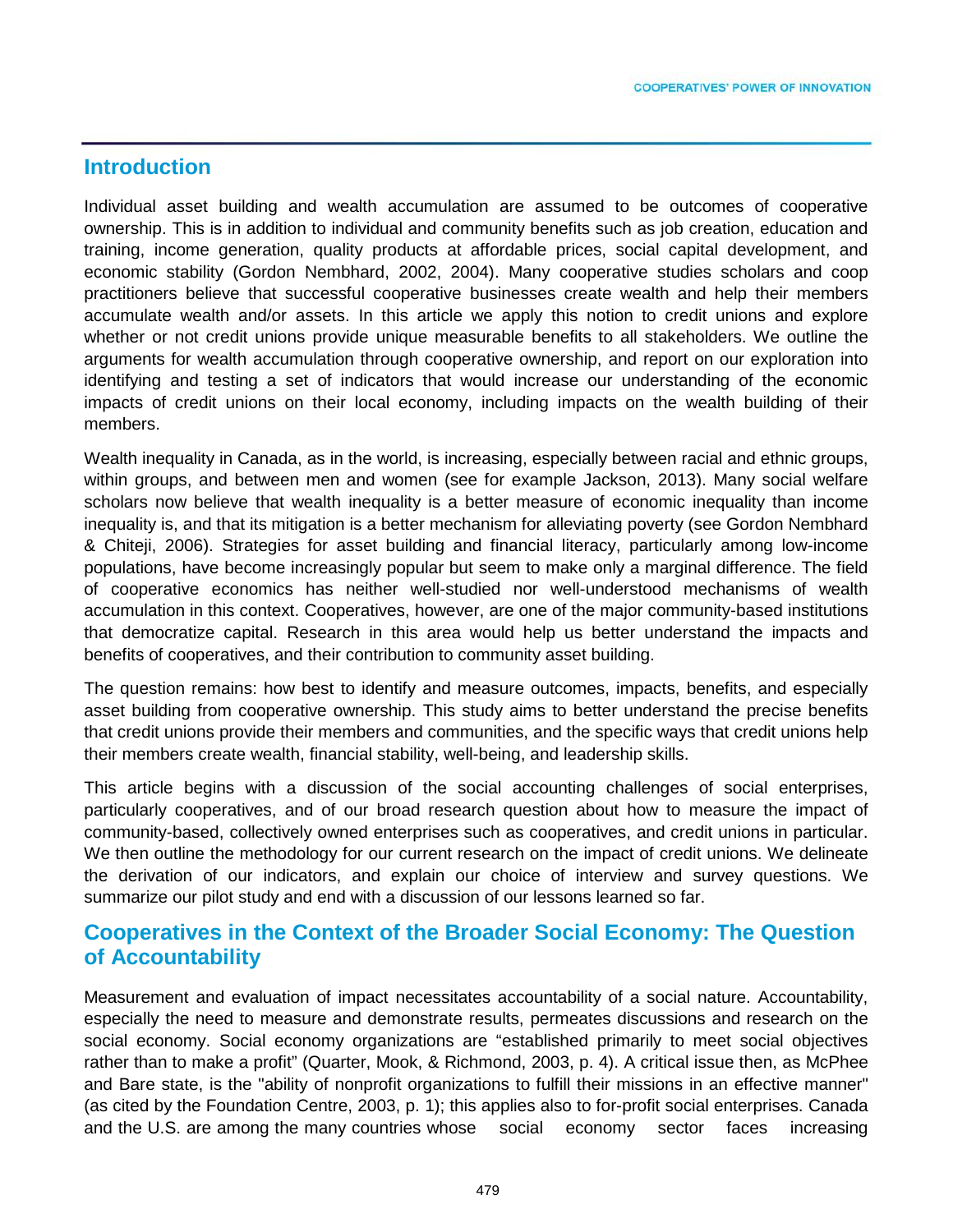

pressure to provide quantification of results and proof of legitimacy in order to acquire funding (Barman, 2007; DeVita, 2005; McGregor-Lowndes, 2007; Pearce and Kay, 2008; among others). This requires that they demonstrate impact and organizational effectiveness through the achievement of performance indicators (or some other predefined measure of results) or, at a minimum, show progress toward intended outcomes.

While the definition of the social economy has been a subject of ongoing debate (Quarter et al., 2003; Restakis, 2006; among others), there is general agreement that private sector community organizations, the focus of this paper, are included. The private sector social economy enterprises are profit-oriented organizations that are taxable entities responsible to their shareholders, and in the case of cooperatives and credit unions they are member based. Because private social economy organizations differ in numerous ways from public sector social enterprises, which are generally established by law and funded by taxes (ACSB, 2008), a new kind of social accounting that extends beyond traditional financial accounting for net income and income for tax purposes is needed. Generally Accepted Accounting Principles (GAAP), which facilitate accountability for the financial and economic perspectives of activities, leaves enterprises largely "unaccountable for the non-economic dimensions of their performance" (Gray & Bebbington, 2006, p. 333). Social economy organizations are outwardly accountable to demonstrate the achievement of their goals of providing benefits from their services to recipients and to society (Parsons, 2003). Further, their stakeholders consist of more than just shareholders; rather, they extend to include both the environment in which they operate, and to society in general. Social accounting, as such, "requires a great understanding of and appreciation for social capital and social outputs, and for transactions that do not take place through the market" (Quarter et al., 2002, p. 4). As Gray and Bebbington suggest, perhaps it is precisely because few formal mechanisms are in place that an opportunity is presented for the creation of innovative measurement and reporting measures (2006, p. 334). Discussions of accountability issues, measurement concerns, and an examination of various reporting methods will assist in providing a more comprehensive understanding of the impact of social enterprises on community, social, and economic life, and in generating knowledge that is critical for informed decisions and policy making.

While social accountability, too, has numerous definitions, it is often referred to as "an approach toward building accountability that relies on civic engagement, i.e., in which it is ordinary citizens and/or civil society organizations that participate directly or indirectly in exacting accountability" (Malena, Forster, & Singh, 2004, p. 1). Auditing in this case is preceded by clarification of mission, goals and activities to support those goals, and by selection of performance indicators, both qualitative and quantitative, with which to report actual performance against mission and goals (Pearce & Kay, 2008, p. 9). Mechanisms that promote social accountability include, for example, contributions to "improved governance, increased development effectiveness through better service delivery, and empowerment" (Malena et al, 2004, p. 1), all of which could directly benefit the recipients of their services and society in general. Social accounting and auditing frameworks attempt to take externalities into consideration. Monitoring these mechanisms is possible by using social accounting and auditing frameworks that build on existing internal financial recording and reporting systems to "develop a process whereby it can account for its social, environmental and economic performance and impact" (Pearce & Kay, 2008, p. 9). Intended to extend beyond financial accounting, then, social accountability is multidirectional and complex. See Appendix 1 for a comparison of the major elements and measurement methodologies in a variety of social accounting and auditing frameworks.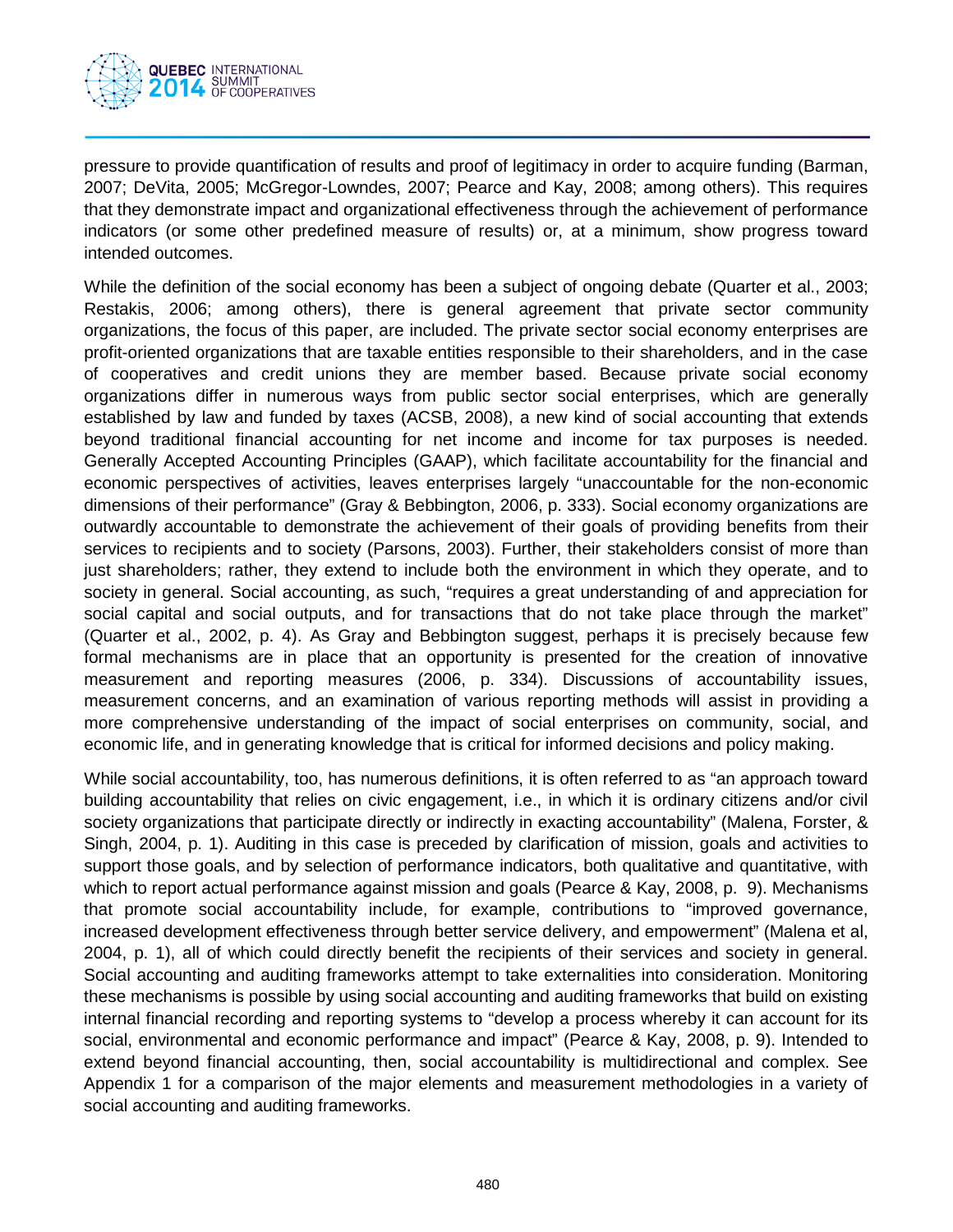## **Asset Building through Credit Union Participation: Defining and Measuring the Economic Benefits and Impacts of Credit Union Services, Programs and Activities**

The remainder of this paper utilizes the above perspective on social accounting and auditing of social enterprises to investigate ways to measure the benefits credit union services, programs and activities provide for all stakeholders (members and their families, employees, clients, and their communities), and how credit unions help their members and communities build assets and accumulate wealth. By wealth we mean both asset ownership and net worth, but also a personal and community sense of financial stability and well-being – i.e. quality of life.<sup>4</sup> We identify potential mechanisms and indicators to measure impacts of all kinds, and describe the methodology we use in our ongoing research project. While interested in answering these questions for all cooperatives, we focus on credit unions at this point mostly because they are financial services cooperatives and, as such, are directly involved in their members' asset building and keep detailed financial records.

## **The Research Problem**

How do we measure impacts, well-being and wealth through cooperative ownership? There is not a strong body of scholarly data or analysis on wealth accumulation from coop business ownership in general (Gordon Nembhard, 2008). Most cooperatives retain the coops' wealth within the enterprise rather than distribute it, often do not distribute dividends, and do not trade publicly or even trade stock. This makes it very difficult to use traditional indicators (such as value of stock) to measure investment value of, or business equity in, a cooperative (Gordon Nembhard, 2002, 2008). We can gather existing evidence anecdotally, from isolated examples in case studies of specific cooperatives that report equity values, refunds, patronage refunds, or reduced costs of goods and services, and employee benefits. Moreover, cooperatives often face what appear to be conflicting goals of affordability and capital appreciation (Gordon Nembhard, 2002, 2008). Many members have ambivalent feelings about whether or not they should be in the business of appreciating assets. If wealth creation is not the primary goal of a cooperative enterprise, how do members "legitimately" accumulate it and benefit from it? (Gordon Nembhard, 2008). There is a need to clarify conceptually and empirically the elements by which, and mechanisms through which, cooperative businesses contribute to wealth building, i.e. help their members build assets and create wealth for stakeholders and community.

To address some of the data limitations, as well as tensions around wealth accumulation goals in coop enterprise missions, here we focus on credit unions whose purpose is to provide its members with access to savings and investment instruments, and opportunities for asset accumulation. The problem in studying asset building through credit unions is that members do not always recognize their use of financial services as an asset building strategy, and do not always recognize their credit union as a cooperative or democratic organization. Below we delineate the processes we have gone through to identify appropriate indicators of asset accumulation and other economic as well as nonmarket benefits from engagement in credit union services, programs and activities.

The following are the research questions we apply to this study: How do credit unions benefit their members and surrounding communities? Do and how do credit unions create wealth, develop assets, and/or help their members (and their families, employees, and communities) build assets, accumulate wealth, and increase the quality of life? What benefits do credit unions provide, and how do they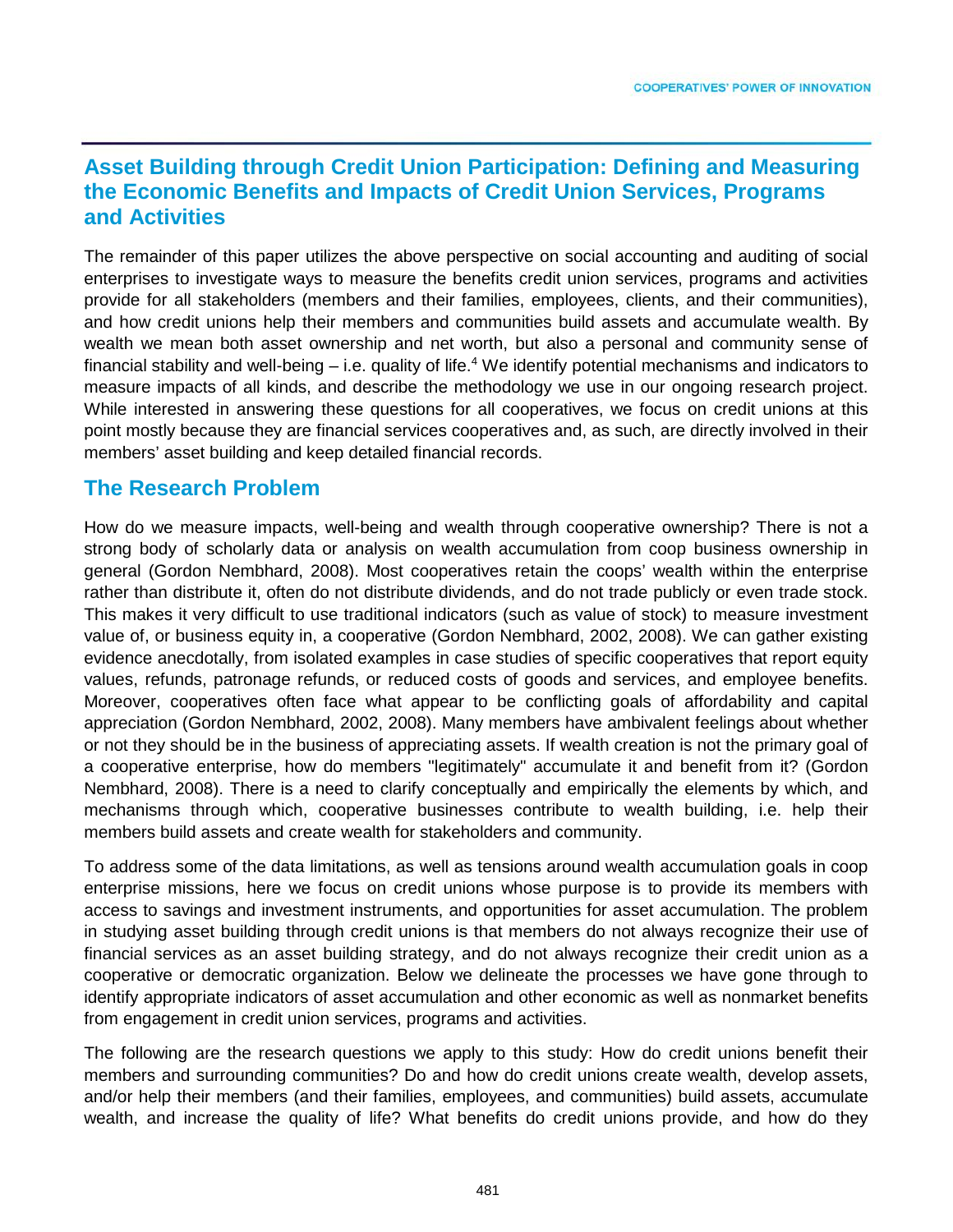

contribute to enhancing the wealth of their members and their communities? What mechanisms and structures do credit unions use to facilitate asset building and wealth accumulation among their members? Do and how do credit unions contribute to wealth accumulation and the democratization of capital for under-served and marginalized populations?

## **Methodology**

This research project uses a mixed-methods approach to identifying, categorizing, and measuring a variety of impacts and benefits of credit unions. Partners in the research initiative include Affinity Credit Union (a large, multi-branch financial cooperative with a head office in Saskatoon, Saskatchewan), and Advantage Credit Union (a medium-sized, multi-branch financial cooperative with a head office in Melfort, located in the north east of Saskatchewan).<sup>5</sup> After studying the literature on assessment, evaluation, and social accounting, particularly for social enterprises, we have identified several potential indicators of positive economic impact and wealth building by credit unions on communities (see Table 2). We began to test our indicators using interviews, focus groups, and a survey with members from the two credit unions; as well as with managers, staff, and board members from the credit unions. Additional in-depth interviews with board members and management are underway to identify, measure, and access the different opportunities to accumulate wealth through cooperative ownership of a financial institution; and to finalize our indicators and identify sources of data that will help us measure impact. Once we identify the most effective kinds of information, we will also identify the most appropriate questions to ask. We will then develop online surveys of members to provide additional input. The strengths and weaknesses of these methods are also being analyzed in this phase. Two case studies will be constructed to discuss our preliminary findings. Appendix 2 provides an overview of the types of indicators under consideration. Appendix 3 provides sample questions corresponding to several of the indicators chosen in the pilot study of Advantage Credit Union.

Overview of our Methodological Process:

- Literature review and analysis of existing data
- Draft indicators table
- Draft interview questions
- Credit union partners chosen, after potential partners were approached and interviewed
- Initial (pilot) test of questions particularly with managers and directors, with first CU partner

We began with an inquiry into a variety of measurement strategies and explored the existing literature about evaluation and assessment of social enterprises to document what is already known and understood in this field. We identified the following existing indicators and measures that could be used in our study: Financial Analysis; Sustainability Reporting; Balanced Scorecard & Strategy Mapping; Expanded Value-Added Statement; Social and Economic Footprints; Genuine Progress Indicators; and Index of Well Being. Table 1 provides a comparison of measurement methodologies for use in social economy analysis, delineating the advantages and disadvantages of those existing measures. The following three points summarize the advantages and disadvantages of various existing accounting and reporting strategies:

1. Existing formats provide basic performance measures; establish benchmarks with some accounting of externalities, some social and environmental indicators, and some qualitative and quantitative measures.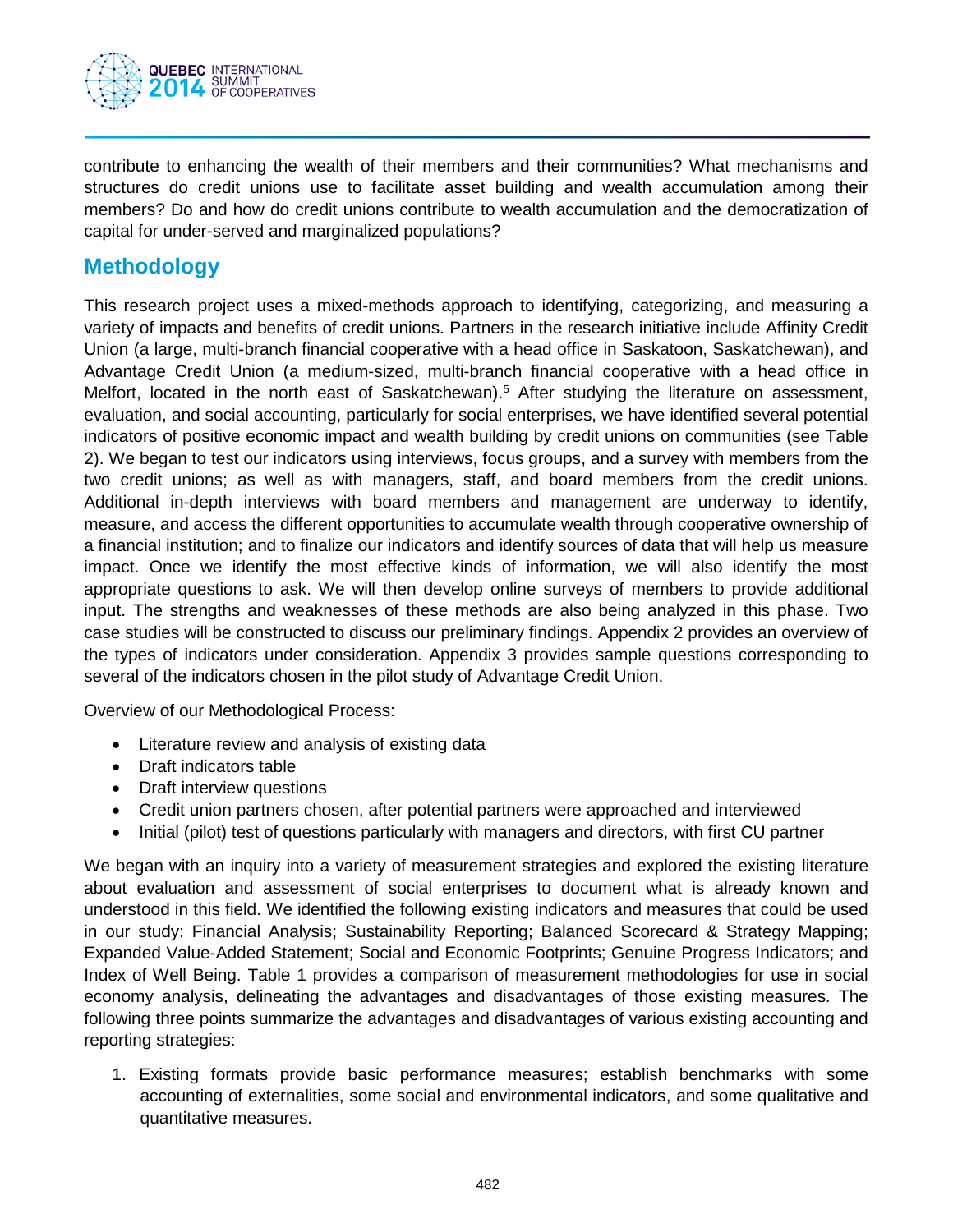- 2. Hybrid approaches, such as Sustainability Reporting, combine quantitative and qualitative methods and experiment with nonprofit auditing.
- 3. Many existing formats include social auditing and accounting methods to quantify the value of volunteer labour, and use ratio and cost-benefit analysis as numerical or quantitative models that have been developed by accountants and economists to calculate externalities.

Previous research (summarized by Gordon Nembhard, 2004, 2008; Thomas, 2009; also see Garoyan & Mohn, 1984; Lyon et al., 2002) suggests identifying broad and various relevant indicators to measure a wide variety of kinds of impacts; the importance of using multiple measures and multiple methods (being interdisciplinary); and integrating without relying on accounting methods. We therefore focus on developing methods and identifying indicators to measure traditional and non-traditional, market and non-market, economic and social impacts of the social economy on members, employees, their families, and their communities. In the process of finalizing our indicators, we examined available/existing data and the range of annual statistics already collected, particularly by credit unions. We postulated that the examination of various reporting methods (social accounting, environmental impact, social responsibility) would assist us in providing a comprehensive understanding of credit unions' impacts as socially mandated enterprises on community, social, and economic life. In addition, we hypothesized that the examination of both the assets that credit union members hold, and the ways credit union borrowers use their loans would contribute to understanding how assets are built through use and ownership of a cooperative financial institution. We use participatory community-based research to involve coop members, coop leaders and coop developers in articulating social, cultural and political as well as economic impacts. We are working specifically with credit union managers, directors, and members.

Understanding and documenting the variety of cooperative outcomes requires an "expanded notion" of impacts and outcome measurement, and "the creative use of interdisciplinary and possibly newly designed tools" (Gordon Nembhard, 2004). In this study we focus on impacts. Unlike most other investigations such as social audits, social accounting and performance evaluations of cooperatives and social enterprises, this study is most concerned with measuring credit unions' impacts on communities and credit unions' role in asset building. Therefore, while performance and business viability are important, as are their environmental practices, we also focus on credit union services, programs and activities, and how the way they conduct themselves affects their stakeholders and the communities in which they are located and function. We want to ask questions about how the treatment of employees, benefits to employees, and the education and training of members and employees, as well as the public education that many cooperatives provide, impact the members and the community(ies). We examine the effects of economic interrelationships, leveraging, and business spillovers on local economies and communities.

We thus chose the following set of indicators (or categories of possible indicators) and measures of impacts and benefits of credit unions. Interestingly, as we developed these indicators from our own participatory research and thorough research of the literature, we found the Lyon et al. (2002) study. We borrowed their format for our table of potential indicators (Appendix 2). They divide the effort into identifying types of impact, types of indicators, specific indicators, and the particular questions that address the specific indicators. While their findings of impacts and indicators are similar to ours, many of our other references in the literature also indicate the importance of using many of the same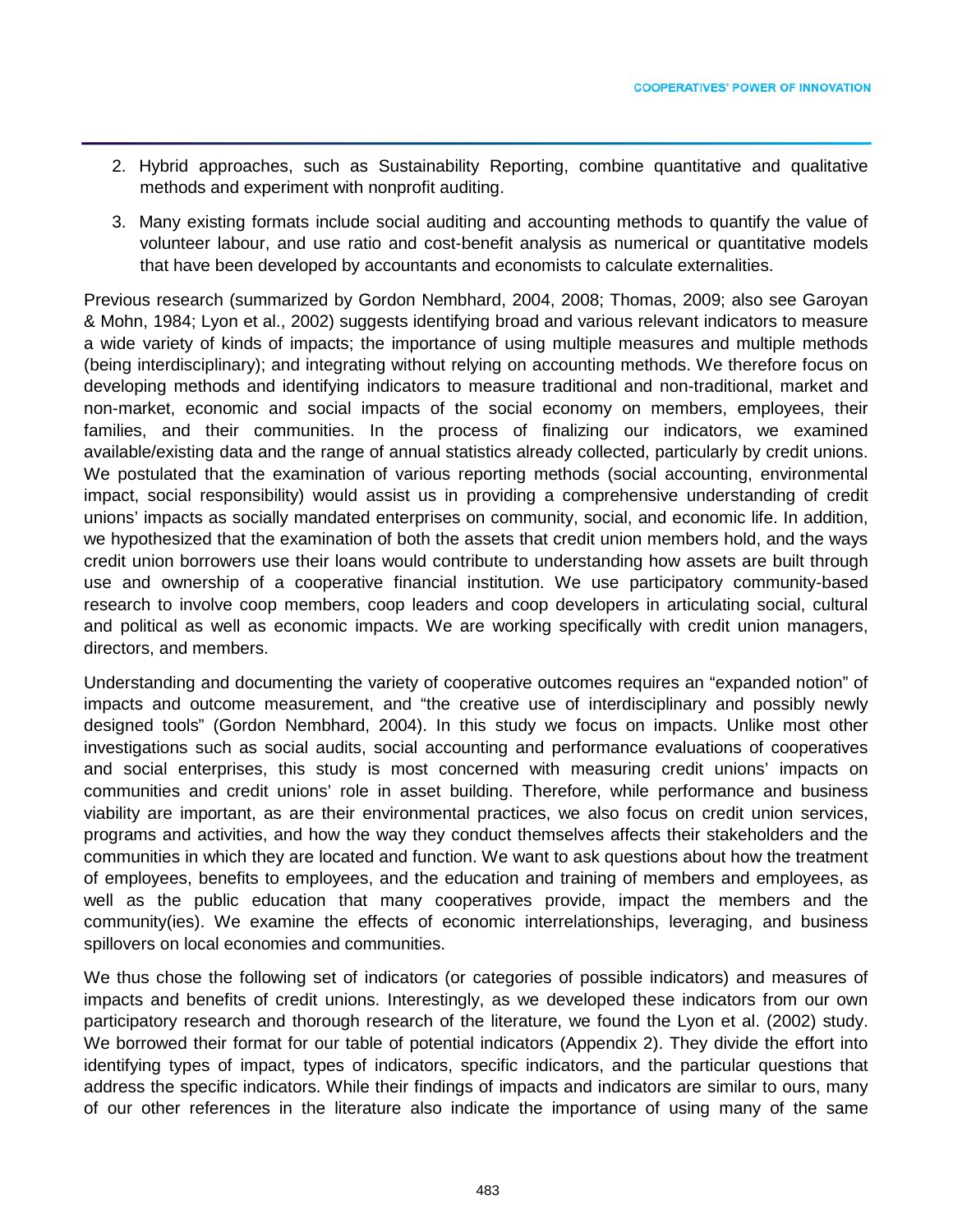

measures (see also Bouchard, Ferraton, & Michaud, 2006; Deller, Hoyt, Hueth, & Sundaram-Stukel, 2009; Fairbairn, Bold, Fulton, Hammond Ketilson, & Ish, 1991; Foundation Centre, 2003; Garoyan & Mohn, 1984; Gordon Nembhard, 2004, 2008; Gordon Nembhard & Blasingame, 2002; Quarter et al., 2002). In addition, we added categories from Credit Union Central of Canada's social responsibility index (Credit Union Central, 2007). Credit Union Central of Canada has continued to ask Canadian credit unions to report on corporate social responsibility (CSR) to demonstrate ways that credit unions balance social, economic, and environmental factors with business decisions to improve services and increase benefits to stakeholders. They include the following categories of credit union practices: Governance, ethics and management systems; Environment; Community involvement; Employee relations; Member (customer) relations; Products and services; Supplier and business partner relations; Human Rights, Aboriginal Relations, and Communications (Canadian Credit Union Social Responsibility, n.d.; also see Corporate Knights, 2006; Desjardins, 2010; Strandberg, 2010). See Appendix 2 for a delineation of our instruments and examples of how we framed specific questions to identify impacts. Below we briefly explain the terminology and elements we include as indicators: economic activity, quality of employment, enterprise level asset ownership, financial transparency, accessibility and affordability of goods and services, profit sharing, individual/member asset building, economic linkages, direct donations, cultural development, policy advocacy, education and training, and social capital.

We use economic activity and viability along with scope and scale of business to gauge the credit union's impact on the local economy. There is significance in how effective the enterprise is, how big it is, and if it can grow, which all reflect on how much it can impact the community. Types of transactions (monetary, local currency, volunteer, barter, in-kind transactions) help to gauge the kind of exchanges, how many of each kind are taking place and whether the credit union is engaging in community-friendly or community-engaged forms of exchange. Access to capital signals health, stability and ability to grow, which are important for the enterprise's viability. (Also see Bouchard et al., 2006; Desjardins 2010; Lyon et al., 2002).

Standard employment data about how many people are employed by an enterprise and general conditions in terms of how much they are paid, if paid living wages, etc., also provide information on the credit union's impact on the community and contribution to community stability and quality of life. Also, some employees may be members of the credit union. Job creation and steady jobs with good wages are important impacts on communities. Job ladder opportunities retain and develop the best employees and increase stability. Many credit unions pride themselves on being good employers. Allowing their employees to volunteer in the community provides another kind of asset to the community. In addition, good benefits to employees provide a safety net and asset accumulation, which help to stabilize a community if the employees are from the community, as most credit union employees are. High job turnover and grievances and low job safety indicate that the jobs are low quality, and employment is not helping the community and is not stable. If many, even most, employees are members of the neighbourhood or community, then the enterprise is creating or stabilizing employment and strengthening a community with good jobs. Also, wages and salaries then re-circulate throughout the community and create a multiplier effect (see Fairbairn et al., 1991; Gordon Nembhard, 2008; Lyon et al., 2002; National Cooperative Business Association, 1998).

In investigating enterprise-level asset ownership, we explore if the credit union owns real estate, its own office building and equipment, and therefore has assets and invests in the community. This indicates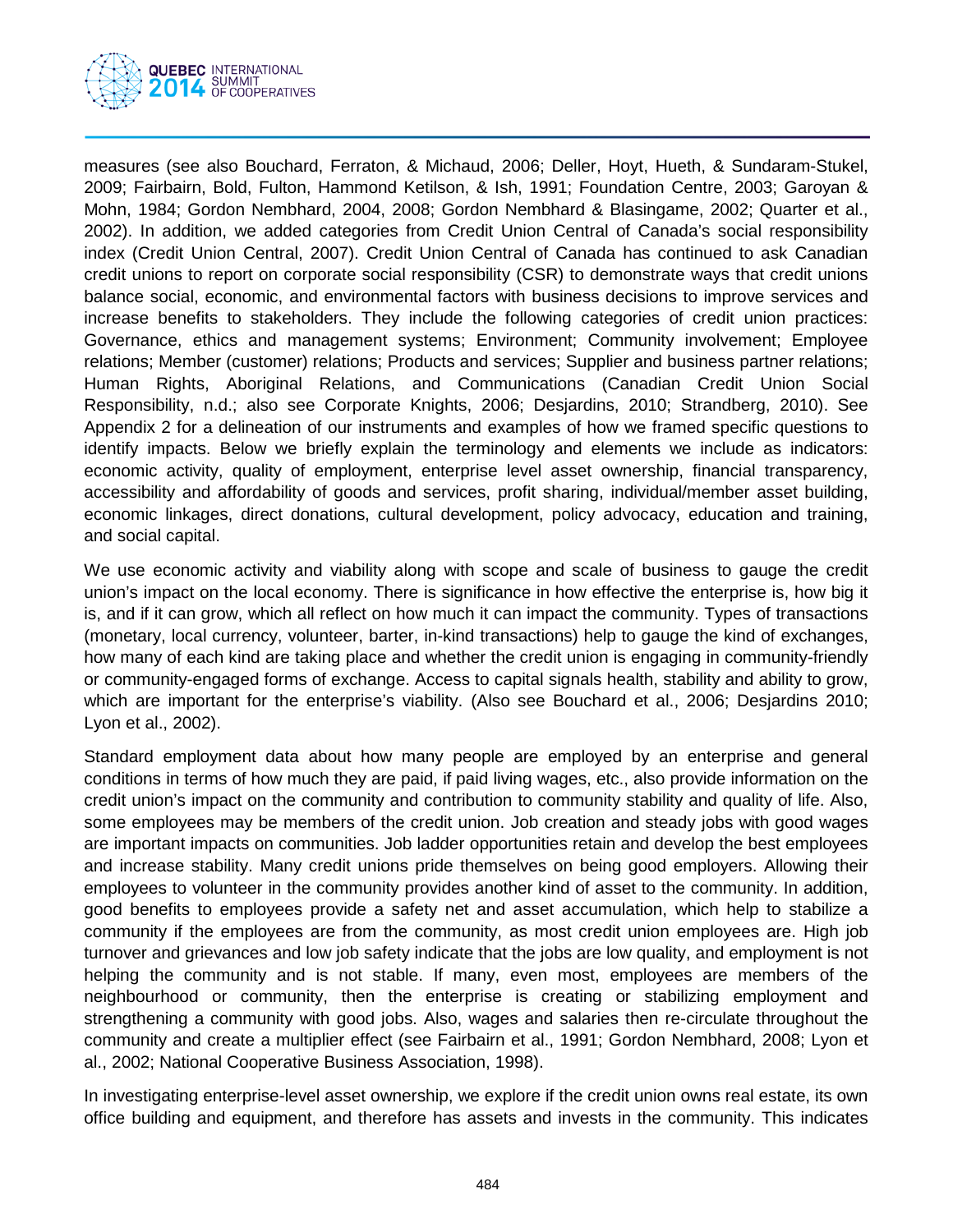enterprise impact in terms of stability and income generation. If the credit union owns its own property and other real estate, it is more stable and has supporting income, but also contributes to the tax base and its community more broadly. Many credit unions also use their real estate to support community economic development projects, and allow community organizations to utilize or rent space.

Financial transparency signals community-friendliness and helps all stakeholders better understand the enterprise, its viability and potential impact on the community. Open book accounting policies may also train stakeholders in financial literacy, which is a community benefit and could spill over into increased civic participation, as credit union members now expect transparency in other enterprises and transactions. (See Desjardins, 2010; Gordon Nembhard & Blasingame, 2002; Strandberg, 2010; about transparency for example.)

Accessibility and affordability of goods and services (or at least accessibility to competitively priced goods and services) are an important benefit, as they reduce costs and increase quality of life. How to measure affordability and accessibility is the challenge. A researcher can compare the enterprise's products/services to others accessible by the same people, the "mark-up" policy/procedure, even the offering of stable prices and/or member/employee discounts, or special access (see Gordon Nembhard, 2004, 2008; National Cooperative Business Association, 1998).

Dividends, patronage refunds, and profit sharing formulas all help to show how members and/or employees may benefit from a surplus and how profits are distributed in the enterprise. As part of understanding individual asset building, wealth of the enterprise, and democratization of capital, the ways that credit unions distribute savings and surplus to members and use surplus in the community are important (see Chesnick, 2000; Gordon Nembhard, 2002, 2008 for example).

At the member/employee/stakeholder level, individual asset building can be measured by the value of the member's equity share, savings and investment accounts, and/or the opportunities to invest in and own financial assets. Does access to a loan for a vehicle, house, real estate, or business ownership increase the credit union member's asset holdings and net worth? Does access to credit union services and programs increase financial stability? (Gordon Nembhard, 2008).

Economic linkages of the enterprise help to gauge how connected the enterprise is to the local economy. Does the credit union buy supplies and procure inputs from and/or sell supplies, goods and service to local enterprises? If so, how many and how often? How connected is the credit union to the community economically, and does its presence have an economic impact on the community? This information will help develop a multiplier and measure re-circulation of resources in a local community. Additional positive externalities or side effects that may be unintended from the way the credit union does business with local businesses and organizations and how it treats its employees are also relevant. Buying local can support and stimulate other social enterprises and other business activity. New business can develop, or existing businesses may expand because of the business from the credit union, because of the business atmosphere or economic stabilization provided by the credit union, or because of a loan from the credit union. In addition, a credit union may use its own resources (monetary donation, equipment, use of office space or administrative services, volunteer time) to leverage other resources for its stakeholders and the community. Some will help a community to raise money for a special project beyond the specific amount an enterprise donates. (See Desjardins, 2010; Fairbairn et al., 1991; Gordon Nembhard, 2008; Lyon et al., 2002).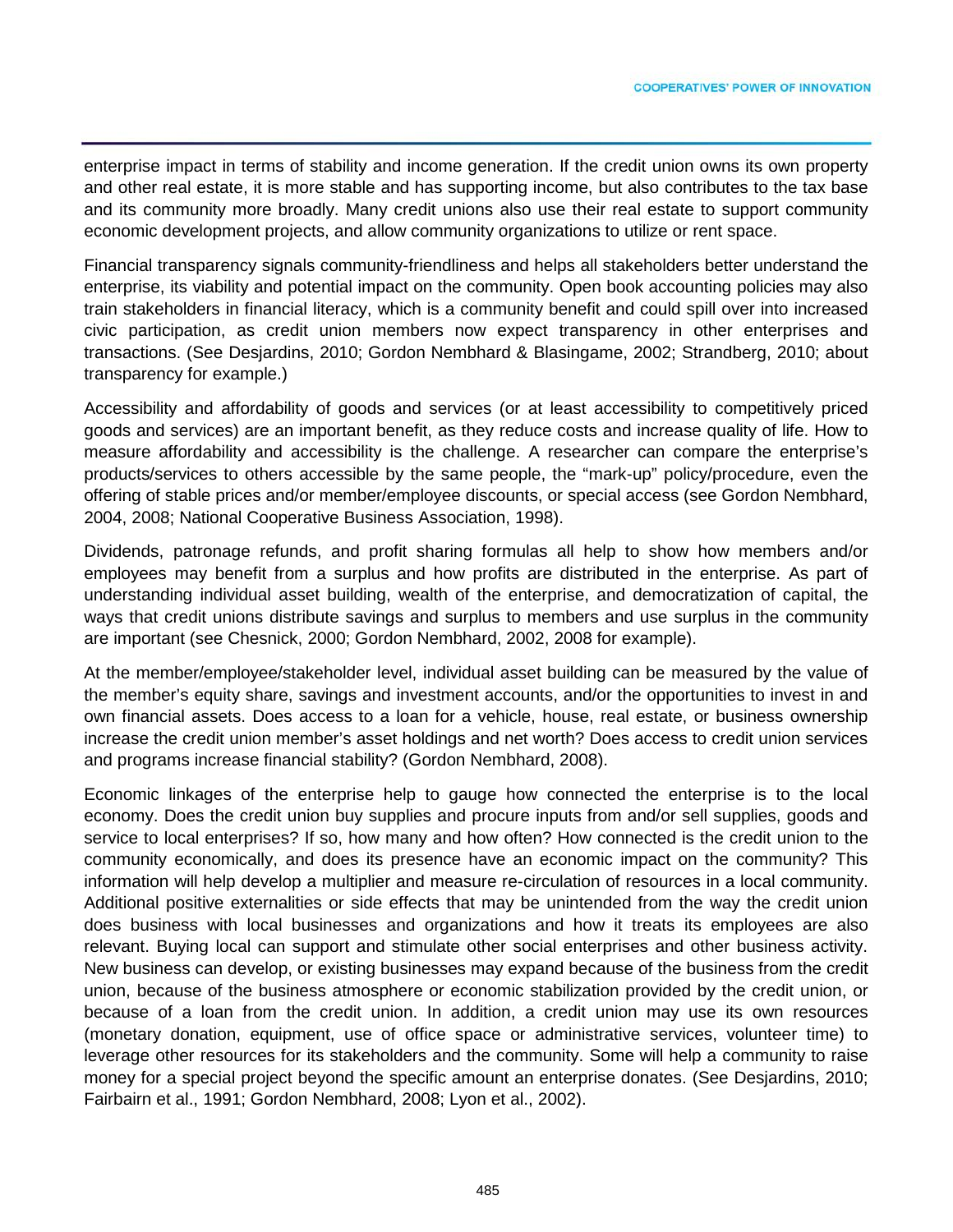

Direct donations and contributions to community organizations, projects and activities tell a lot about what a "good neighbour" the enterprise is and the extent of its involvement in the community. The kind of neighbourhood projects the credit union supports provides information about how embedded in the community the credit union is, and how much the local community is impacted by the credit union. Staff, board and member volunteer hours contribute to a community. Giving employees time to volunteer; encouraging employees, boards and members to be active in the surrounding community: all are substantial contributions of one kind or another that indicate a measure of benefit to a community. (See Credit Union Central, 2007; Desjardins, 2010; Gordon Nembhard, 2004; Lyon et al., 2002; Quarter et al., 2002).

Cultural development and support in the form of buying art, displaying art, supporting cultural activities and promoting cultural development also directly impact and support communities, particularly different racial and ethnic groups, nationalities, and women. This can be direct financial help if the credit union buys art from local artists, but also can be more symbolic and cultural support (Gordon Nembhard, 2004).

Policy advocacy is another non-traditional indicator. Do members/staff of the credit union play an active role in developing and/or lobbying for certain policies to support efforts or constituents, to promote the allocation of public funds and/or to devise, uphold or change regulations? This usually supports the mission of the organization in a more proactive and public way. In addition, the activity and education around policy development and policy advocacy, as well as the policy itself, impact the community (see Gordon Nembhard, 2004; Gordon Nembhard & Blasingame, 2002).

Education and training includes: human capital development; member and employee orientation, training programs and opportunities (frequency, content, products such as an employee or member manual); board training; public education such as informational brochures and flyers, information boards, website (and number of hits), public presentations and programs; leadership development among members, staff/employees, and board; social capital development and conscious leadership development; quality circles, team or committee management; women and youth development; even expenditure on employee training (Cooper, 2004, p. 97; also Garoyan and Mohn, 1984; Gordon Nembhard, 2004, 2008).

People who participate in democratic organizations and education and training opportunities develop social capital or expertise and comfort with interpersonal interactions, social networking, leadership development, concern for community, and human development activities (see Gordon Nembhard, 2004, 2008; Shipp, 2000). Staff and members develop the capacity to work well in teams, to utilize cultural attributes in a positive way, to bring people together and/or to strengthen the enterprise. Participation builds trust and solidarity among members and staff. Leadership development also occurs. Leadership development among staff, board and members strengthens families and increases civic participation, as well as strengthens the enterprise (Gordon Nembhard, 2004; Gordon Nembhard & Blassingame, 2002). Members and staff often increase their effectiveness in the enterprise and in the community, and go on to participate in other community organizations and run for political office, etc. (Gordon Nembhard, 2004). (See also Lyon et al., 2002.)

#### **Next steps**

After developing this extensive list of measures and indicators, we identified specific indicators and fashioned questions to tease out each indicator listed. We then had to reduce the number of questions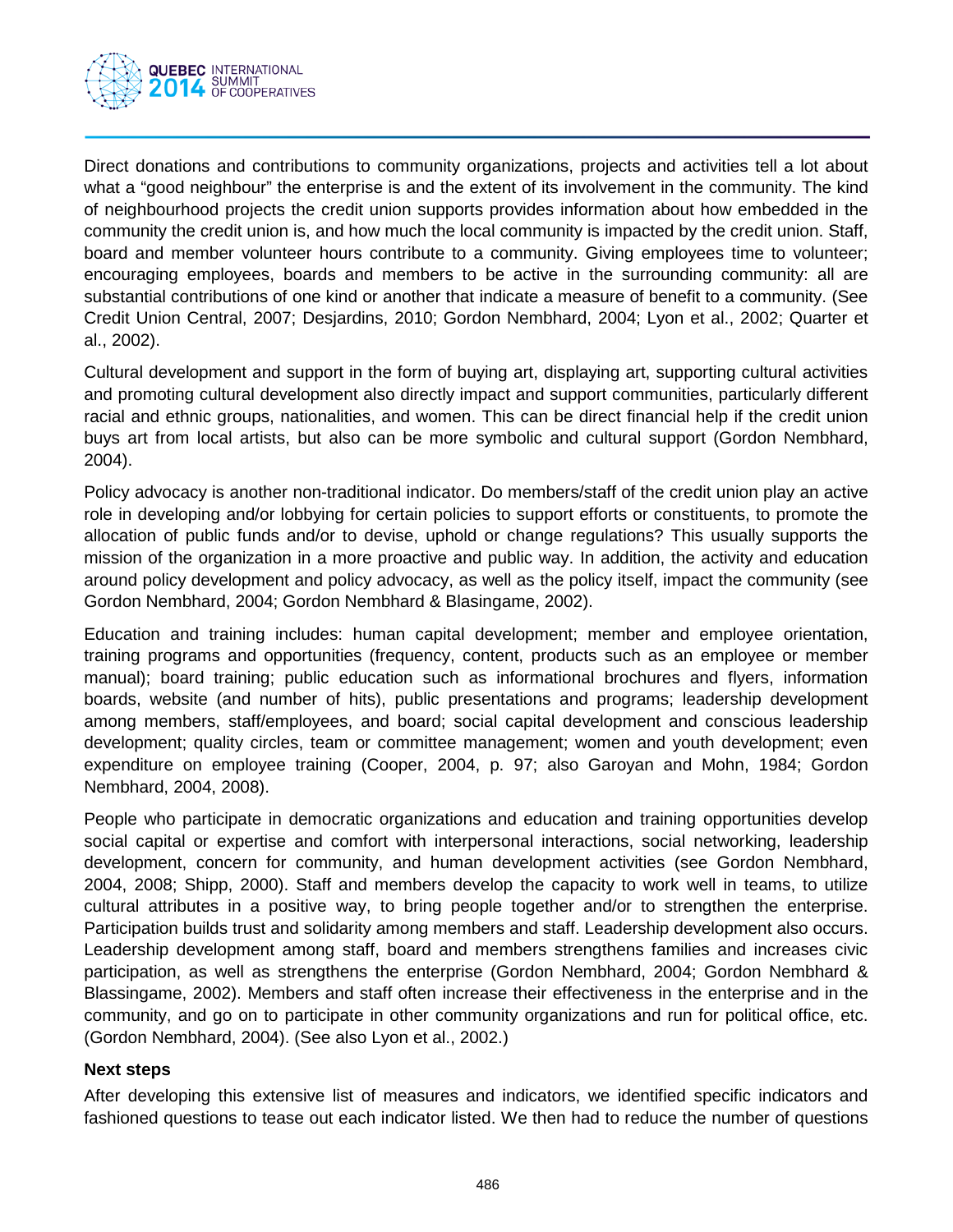and target the audience. We created sets of questions targeted specifically at credit union managers, staff, board members, and members (see sample indicators and questions used in the pilot study with Advantage Credit Union in Appendix 3).

Gathering such information is easier if you use organizations that already have mechanisms for selfevaluation, provide public reports, and communicate regularly with their members and the public. Both Advantage Credit Union and Affinity Credit Union have such mechanisms, including periodically surveying their members and/or involving their members in focus groups. We pilot tested our first group of questions using individual interviews and focus groups with Advantage Credit Union staff and members. We have begun to evaluate how well the answers to our questions reveal the information we seek. We are finding that many of our questions are difficult for credit union members to answer, probably because they haven't been asked before about such nontraditional benefits, and do not often think about evaluating their credit union in the ways we ask. We are in the process of further refining our indicators by talking with managers at Affinity Credit Union, and redesigning questions to use both in focus groups with Affinity's members and in the development of an online survey instrument for Affinity members, to reach a larger number of subjects. We will pre-test the survey, and then offer it to as many Affinity members as possible. We will follow up the survey with targeted face-to-face interviews to obtain additional information. We will then be able to compile a case study of Affinity Credit Union's impact on members and community well-being.

# **Results from the First Pilot Study: Advantage Credit Union**

Responses from the first pilot interviews are best summarized in the answers to three questions: What do credit unions do best? What are the most important services your credit union provides? and How do credit unions help build assets?

What credit unions do best according to our respondents is to be involved with schools; provide useful, understandable information to members about their accounts; provide personalized service; and in general be involved with its surrounding community. In addition, most respondents agreed that credit unions "do a really good job of knowing our members."

The services respondents felt were most important were simply being in the community and donating to the community; and providing regular service to all members regardless of location. Also, providing financial services that are sensitive to the life cycle stages (which change as you go through life) as the credit union has services for each life stage and provides personalized information to members. Providing fairly priced, competitive financial services was also considered very important.

Respondents believe that credit unions do help in asset building because they make many financial products available to all members, even in small communities. Moreover, some financial products are not available anywhere else. They also note that credit union's provision of financial literacy and access to credit are important to asset building, especially among the low-income and under-served.

## **Discussion**

Unlike most other investigations such as social audits, social accounting and performance evaluations of cooperatives and social enterprises, this study is most concerned with measuring social enterprise and cooperative business impacts on communities. Therefore, while their performance and business viability are important, as are their environmental practices, we mostly focus on the ways in which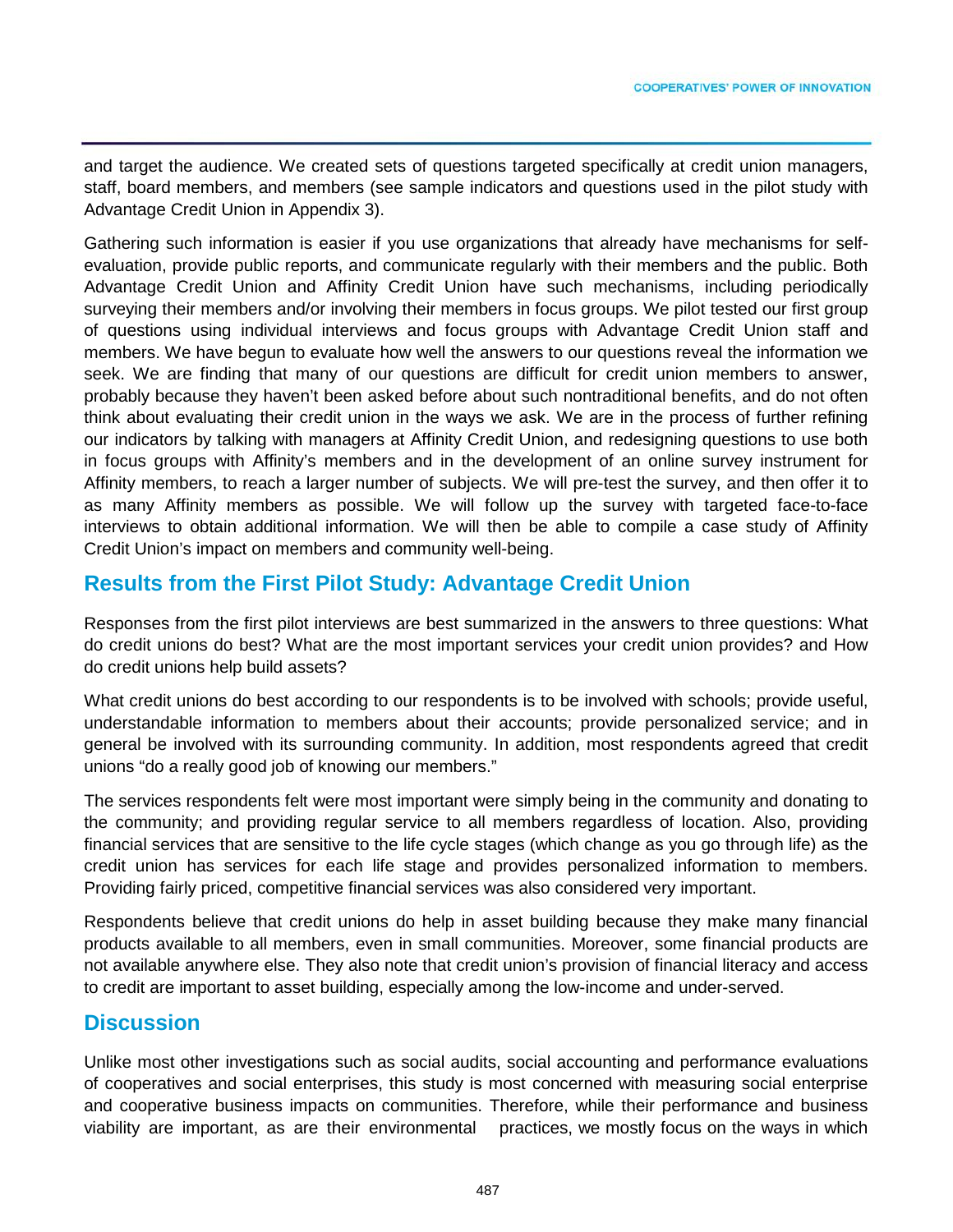

social enterprises' activities and conduct affect their stakeholders and the communities in which they are located and function. We ask questions about how the credit unions' treatment of employees, benefits to employees, and the education and training of members and employees impact communities. We examine the variety of services, programs and activities in which credit unions engage.

Most respondents in the pilot study answered that asset building would occur regardless of whether or not they were using a credit union. The task for researchers and our project, then, is to determine if asset building access and opportunities are the same at other financial institutions, and if not, what is different? What is the Credit Union Value Added in terms of asset building? Also, how will our research and findings help credit unions and their members and other stakeholders recognize and articulate these impacts and advantages?

From our interviews and focus group discussions we did begin to get answers about what credit unions do well and what are their most important services. The credit union provides access to comprehensive financial services, personalizes the services, and sometimes customizes services, and is active in the community. Participants were not able, however, to articulate how what the credit union does well differs significantly from other financial institutions or businesses. Therefore, the credit union value proposition needs strengthening. In addition, the questions used failed to elicit detailed answers about the actual impact of credit union activities on members and the community. Respondents, for example, listed what their credit union did in the community, but few gave specific examples of the impact of those activities. The fundamental challenge of the study remains to discover what difference the credit union makes in its community. The next phase of the study will attempt to get closer to that answer.

## **Lessons Learned**

We have begun to explore what kinds of questions might get at the distinction between services and impacts. We began to revise some of the questions. One new question we have now added is to name the credit union activity in the community and then ask specifically how it benefits the community. For example: "Your credit union participates in the "Relay for Life." How does this event help the community? Do you know anyone who has personally benefited from the money raised through this or other events?" Another revision asks specifically about impacts rather than what events staff participate in: "The staff participate in many local events. How would the community be impacted if they reduced the number of volunteer hours?"

We have learned that when asked, credit union staff and members can delineate significant credit union services and programs. However, they have more difficulty answering questions about outcomes, and articulating the impact and significance of those services and programs on individuals and the community. It is important to ask directed questions about how a service or program helps someone and what would be different if the credit union did not engage in an activity. In addition, understanding and documenting the full panoply of credit union impacts on community and wealth accumulation requires an expanded notion of impacts and outcome measurement, and the creative use of interdisciplinary and possibly newly designed tools. This is a process that takes years and successive trials, so is not a short-term, single-survey endeavor. On the other hand, asking credit union staff and members difficult questions about impact provides important and unique information, and often increases the insights of both the interviewee and the interviewer.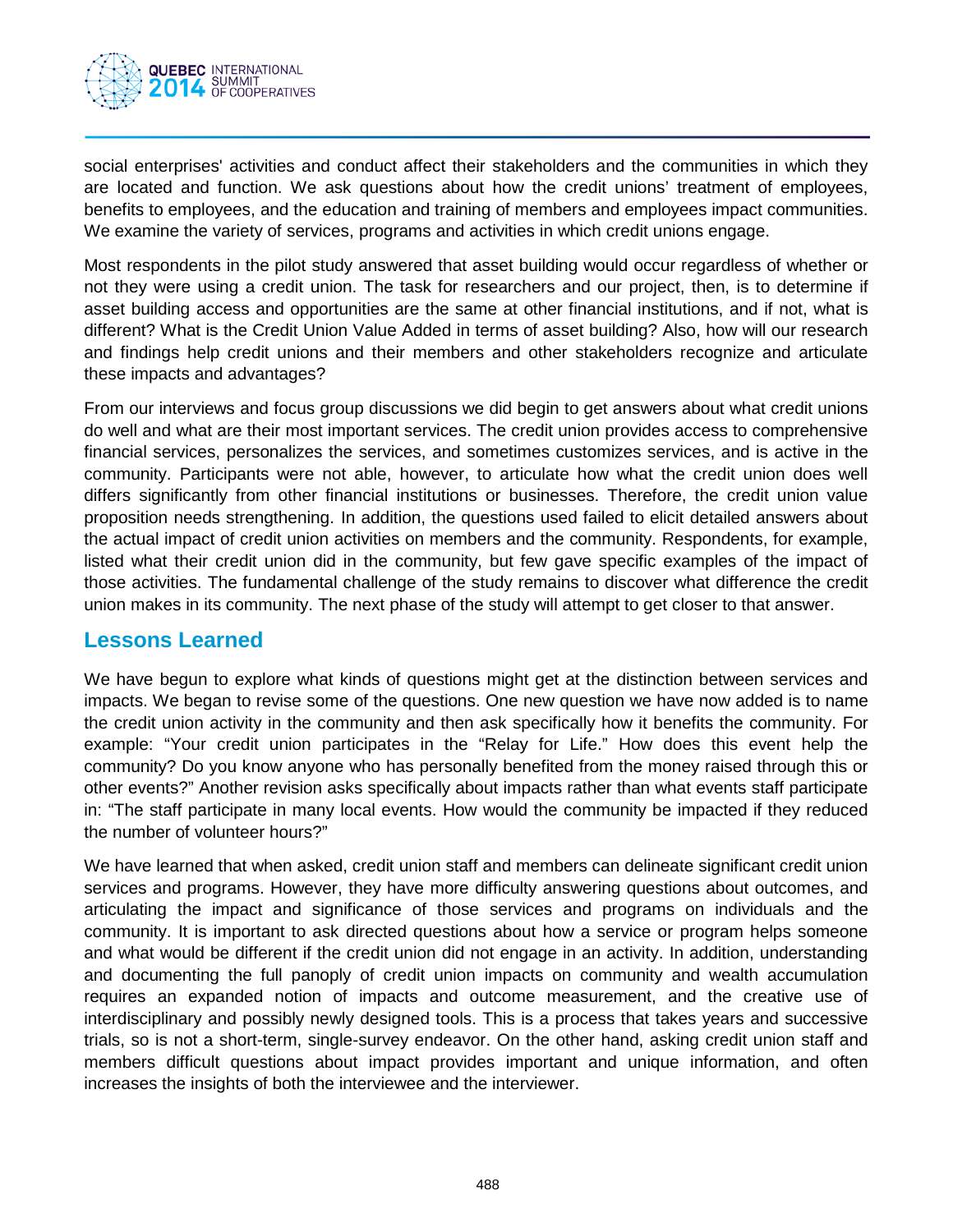## **Notes**

1 Associate Professor, Africana Studies, John Jay College, CUNY, USA.

<sup>2</sup> Fellow and former Director, Centre for the Study of Co-operatives, University of Saskatchewan, Canada.

<sup>3</sup> Research Assistant (former), Centre for the Study of Co-operatives, University of Saskatchewan, Canada.

<sup>4</sup> See Rabb, 2010, for example: "Success should be based not just on achieving something for our personal ends, but creating an enterprise that benefits society at large. Most businesses serve local communities. If you can be prosperous and in the process help your community, whether by providing living-wage jobs, improving the environment, or simply supplying a needed service, that should define success" (130).

5 During the course of our research Affinity and Advantage Credit Unions amalgamated. We conducted our research with Advantage three years prior to any public discussion of an amalgamation, while it was still an independent local credit union.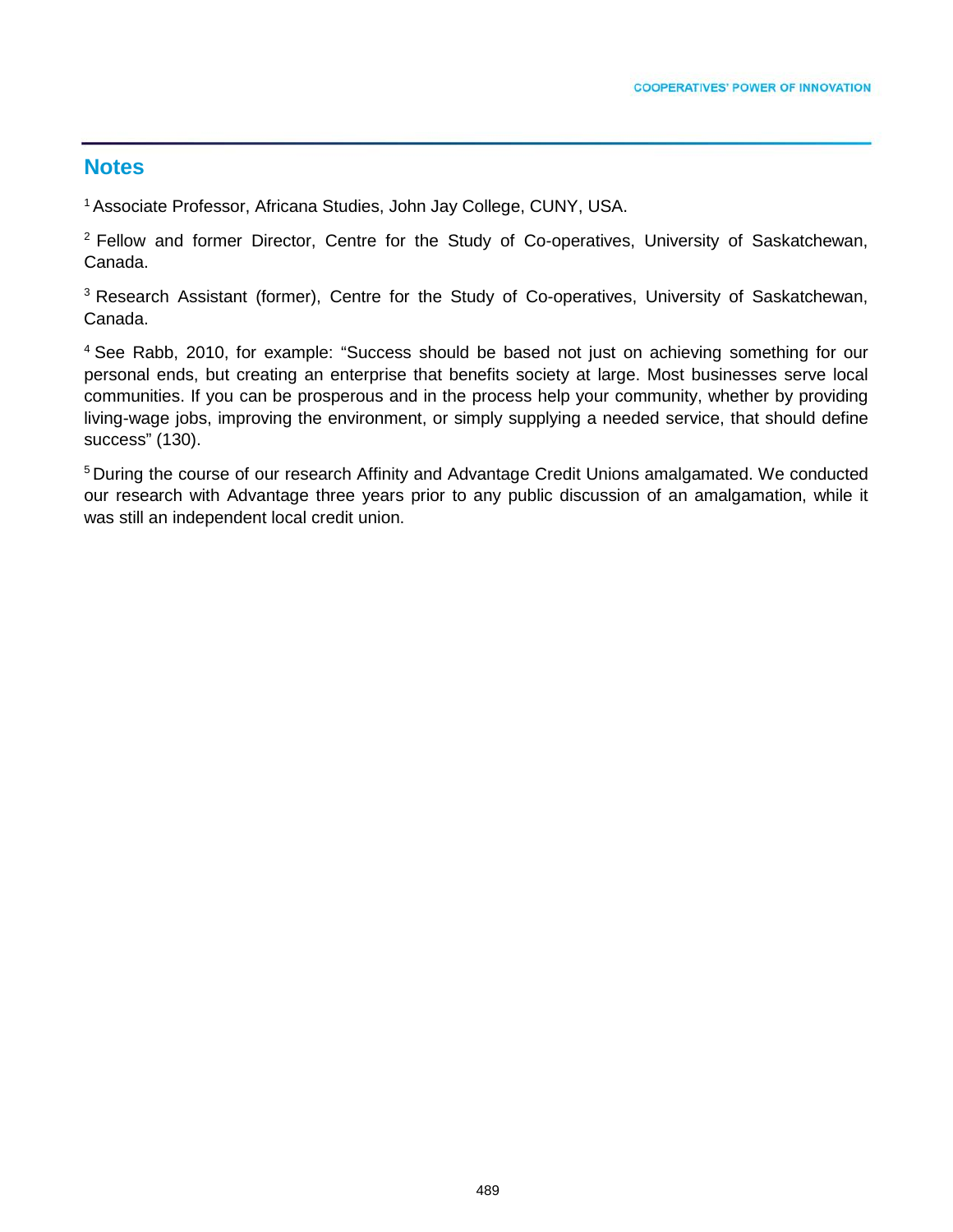

## **Bibliography**

Accounting Standards Board (ACSB) (2008). A report on the application to not-for-profit entities in the private and public sectors. The IASB/FASB Conceptual Framework Project Exposure Draft and Discussion Paper. Australian, Canadian, New Zealand, and United Kingdom Accounting Standards Board. Issue: July, 2008.

Barman, E. (2007). What is the bottom line for nonprofit organizations? A history of measurement in the British voluntary sector. *Voluntas: International Journal of Voluntary and Nonprofit Organizations, 18*(2), 101–115.

Bouchard, M-J., Ferraton, C., & Michaud, V. (2006). *Database on social economy organizations: The qualification criteria.* Working Papers of the Canada Research. Chair of the Social Economy. No R-2006-03. Retrieved from http://www.chaire.ecosoc.uqam.ca/Publications/CollectionRecherche/ tabid/112/Default.aspx.

Canadian Credit Union Social Responsibility (n.d.). Introduction to credit union social responsibility. Power Point. Credit Union Central of Canada. Retrieved from http://cusr.cucentral.com/Resources/ IntroductiontoCreditUnionSocialResponsibility.ppt.

Chesnick, D. S. (2000). Asset growth for largest coops shows resilience to declining revenues. *Rural Cooperatives, 67*(1), 28–31.

Cooper, S. (2004). *Corporate social performance: A stakeholder approach*. Burlington, VT: Ashgate Publishing.

Corporate Knights (2006). White paper: Toward the Holy Grail: Putting a number on corporate sustainability. Toronto, ON: Corporate Knights. Retrieved from www.corporateknights.ca.

Credit Union Central of Canada (2007). *Social responsibility and Canada's credit unions*. Retrieved from: http://www.cucentral.ca/CSR\_160ct07.

Deller, S., Hoyt, A., Hueth, B., & Sundaram-Stukel, R. (2009). *Research on the economic impact of cooperatives*. Madison: University of Wisconsin Center for Cooperatives. Retrieved from http://www.uwcc.wisc.edu/REIC\_FINAL.pdf.

Desjardins (2010). *We believe that cooperative enterprises build a better world: 2010 social and cooperative responsibility report.* Retrieved from http://www.desjardins.com/en/apropos/publications/ bilans\_sociaux/rapport\_sociale2010.pdf.

DeVita, C. (2005). How are we doing? One foundation's efforts to gauge its effectiveness. *Perspective*, April 2005, Wallace Foundation. Retrieved from http://www.wallacefoundation.org/NR/rdonlyres /B9E2C9BC-949E-42FC-95C9-0C3FCB110DBA/0/COFPPerspectiveFinal.pdf.

Fairbairn, B., Bold, J., Fulton, M., Hammond Ketilson, L., & Ish, D. (1991, revised 1995). *Co-operatives & community development: Economics in social perspective.* Saskatoon: University of Saskatchewan Centre for the Study of Cooperatives.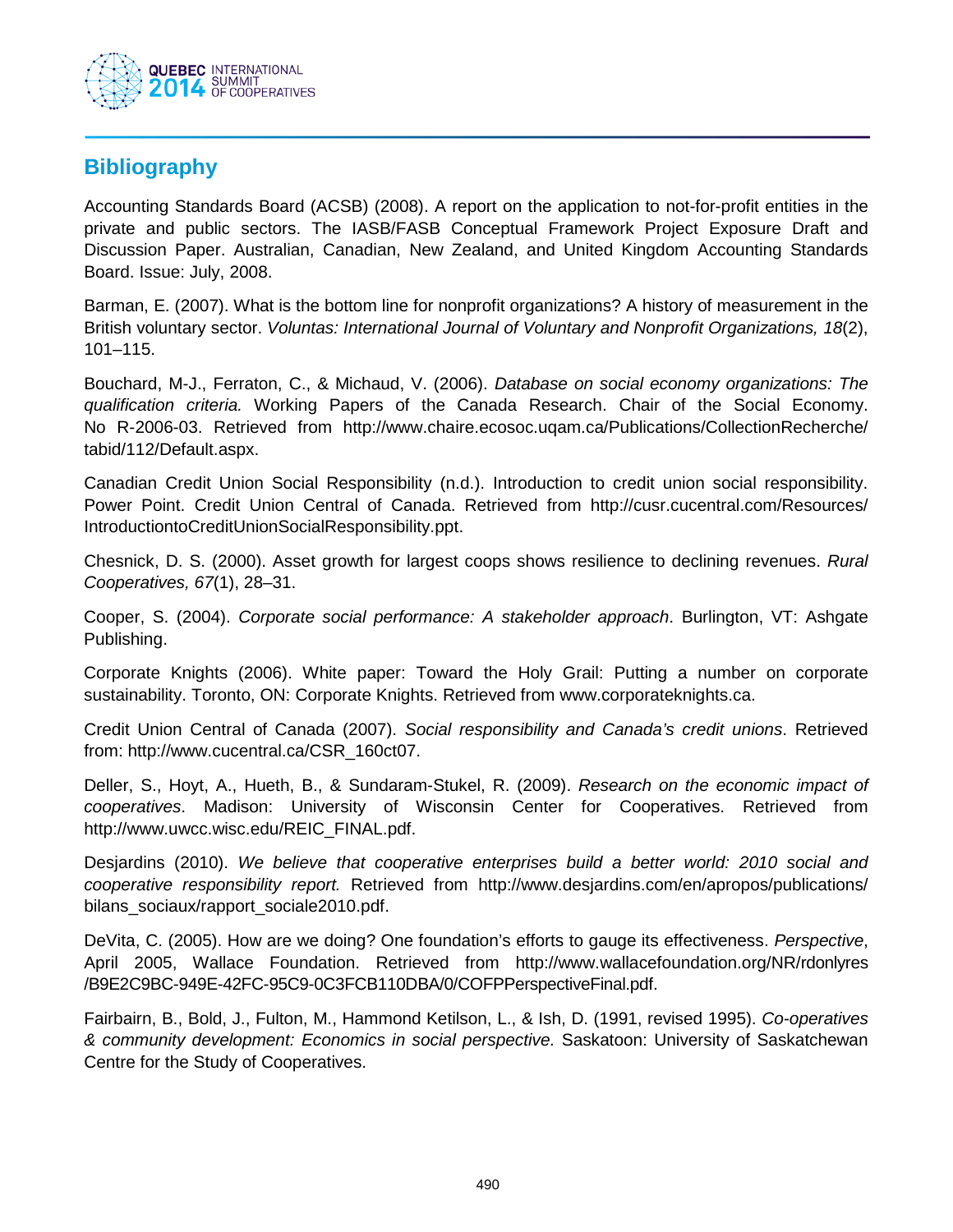Foundation Centre (2003). Organizational effectiveness. *Philosophy News Digest*, November. Retrieved from http://foundationcenter.org/pnd/specialissues/item.jhtml?id=6900039.

Garoyan, L., & Mohn, P. O. (1984). *Co-operative performance*. Working Paper Series #1, March. Bank of Ireland Centre for Co-operative Studies, Ireland, University College Cork.

Gordon Nembhard, J. (2002). Cooperatives and wealth accumulation: Preliminary analysis. *American Economic Review, 92*(2 May, Papers and Proceedings), 325–329.

Gordon Nembhard, J. (2004). Non-Traditional analyses of cooperative economic impacts. *Review of International Cooperation. 97*(1), 6–21. Retrieved from http://www.ica.coop/publications/review/2004 issue1.pdf.

Gordon Nembhard, J. (2008). *Concept paper: Asset building through cooperative business ownership: Defining and measuring cooperative economic wealth.* Madison: University of Wisconsin Center for Cooperatives, Research on the Economic Impact of Cooperatives.

Gordon Nembhard, J., & Blasingame, A. (2002). Economic dimensions of civic engagement and political efficacy. Working Paper, Democracy Collaborative. Knight Foundation Civic Engagement Project, University of Maryland, College Park.

Gordon Nembhard, J., & Chiteji, N. (Eds). (2006). *Wealth accumulation in communities of color in the U.S.A.: Current Issues.* Ann Arbor: University of Michigan Press.

Gray, R., & Bebbington, J. (2006). NGOs, civil society and accountability: Making the people accountable to capital. *Accounting, Auditing & Accountability Journal, 19*(3), 319–348.

Jackson, A. (2013). The distribution of wealth: Implications for the neo liberal justification for economic inequality. Broadbent Institute, January 23. Retrieved from http://www.broadbentinstitute.ca/en /blog/andrew-jackson-distribution-wealth-implications-neo-liberal-justification-economic-inequality.

Lyon, F., Bertotti, M., Evans, M., Smallbone, D., Potts, G., & Ramsden, P. (2002). *Measuring enterprise impacts in deprived areas.* Report to the Small Business Service. London, England, UK: Centre for Enterprise and Economic Development Research (CEEDR), Middlesex University Business School, The Burroughs; and the New Economics Association. Retrieved from www.bis.gov.uk/files/file38355.pdf.

Malena, C., Forster, R., & Singh, J. (2004). *The role of civil society in holding government accountable: A perspective from the World Bank on the concept and emerging practice of 'Social Accountability'*. Paper presented at the International Society for Third Sector Research Sixth International Conference, Toronto, Canada. Retrieved from http://www.jstr.org/comferences/toronto/workingpapers/malena.carmen.pdf.

McGregor-Lowndes, M. (2007). Forum: Accounting for Not-for-profits. *Australian Accounting Review, 17*(1), 2–3. Retrieved from ABI/INFORM database.

McPhee, P., & Bare, J. (2001). Introduction. In De Vita, C.J., & Flemming, C. (Eds.), *Building Capacity in Nonprofit Organizations*, (pp. 1–3). Washington, DC: The Urban Institute.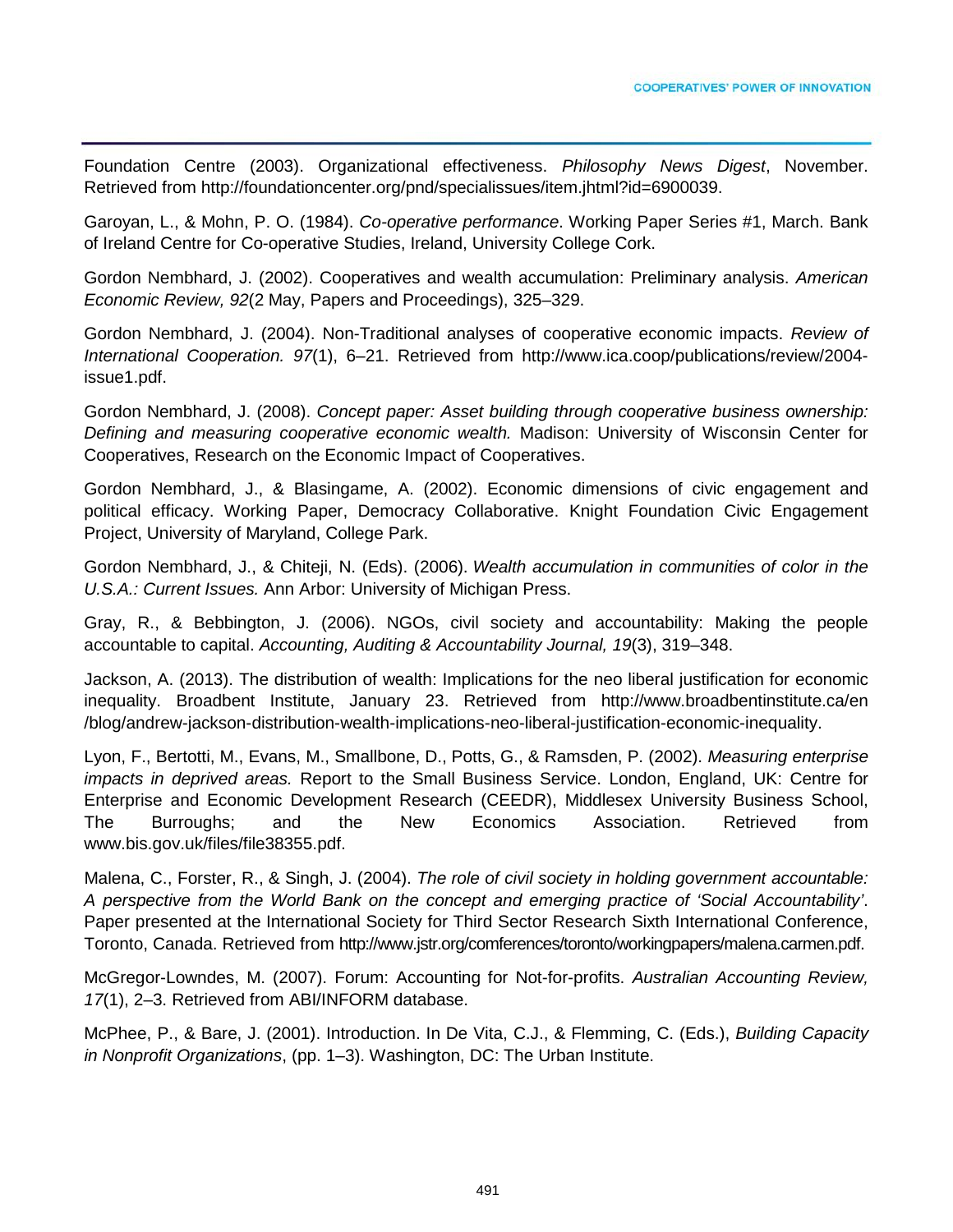

National Cooperative Business Association (1998). Proceedings: Cooperative Approaches to a Living Wage: Reducing Costs and Enhancing Income. 1998 Cooperative Development Forum, October 28-31, 1998 Atlanta, GA. Washington, DC: National Cooperative Business Association.

Parsons, L. (2003). Is accounting information from nonprofit organizations useful to donors? A review of charitable giving and value-relevance. *Journal of Accounting Literature, 22*, 104–129. Retrieved from ABI/INFORM database.

Pearce, J., & Kay, A. (2008). *Really telling accounts.* Report on a social accounting and audit research project. Retrieved from www.socialauditnetwork.org.uk/PAGE1.htm.

Quarter, J., Mook, L., & Richmond, B. J. (2002). *What counts: Social accounting for non profits and cooperatives*. Prentice Hall.

Quarter, J., Mook, L., & Richmond, B. J. (2003). What is the social economy?. *Research Bulletin, 13* (March). Toronto, ON: Centre for Urban and Community Studies, University of Toronto. Retrieved from http://usaskstudies.coop/socialeconomy/files/Quarter-Mook.pdf.

Rabb, C. (2010). *Invisible capital: How unseen forces shape entrepreneurial opportunity demos*. San Francisco, CA: Berrett-Koehler Publishers.

Restakis, J. (2006). *Defining the social economy: The BC context*. Saskatoon: Centre for the Study of Co-operatives, University of Saskatchewan. Retrieved from www.usaskstudies.coop/socialeconomy/ files/DefiningSocialEconomy\_FnlJan1906.pdf.

Shipp, S. C. (2000). Worker-owned firms in inner-city neighborhoods: An empirical study. *Review of International Cooperation 92-93*(4/99 – 1/00, March), 42–46.

Strandberg, C. T. (2010). Credit union social responsibility reporting. Credit Union Central of Canada. Retrieved from www.cucentral.ca/SiteAssets/SitePages/TheCreditUnionDifference/NationalAwards /120211-CSR Reporting for Credit Unions\_Final.docx.

Thomas, P. (2009). *Measurement for social economy organizations: Co-operatives*. Research report prepared for Linking. Learning, Leveraging: Social Enterprises, Knowledge Economies and Sustainable Communities. Saskatoon: University of Saskatchewan, Centre for the Study of Co-operatives.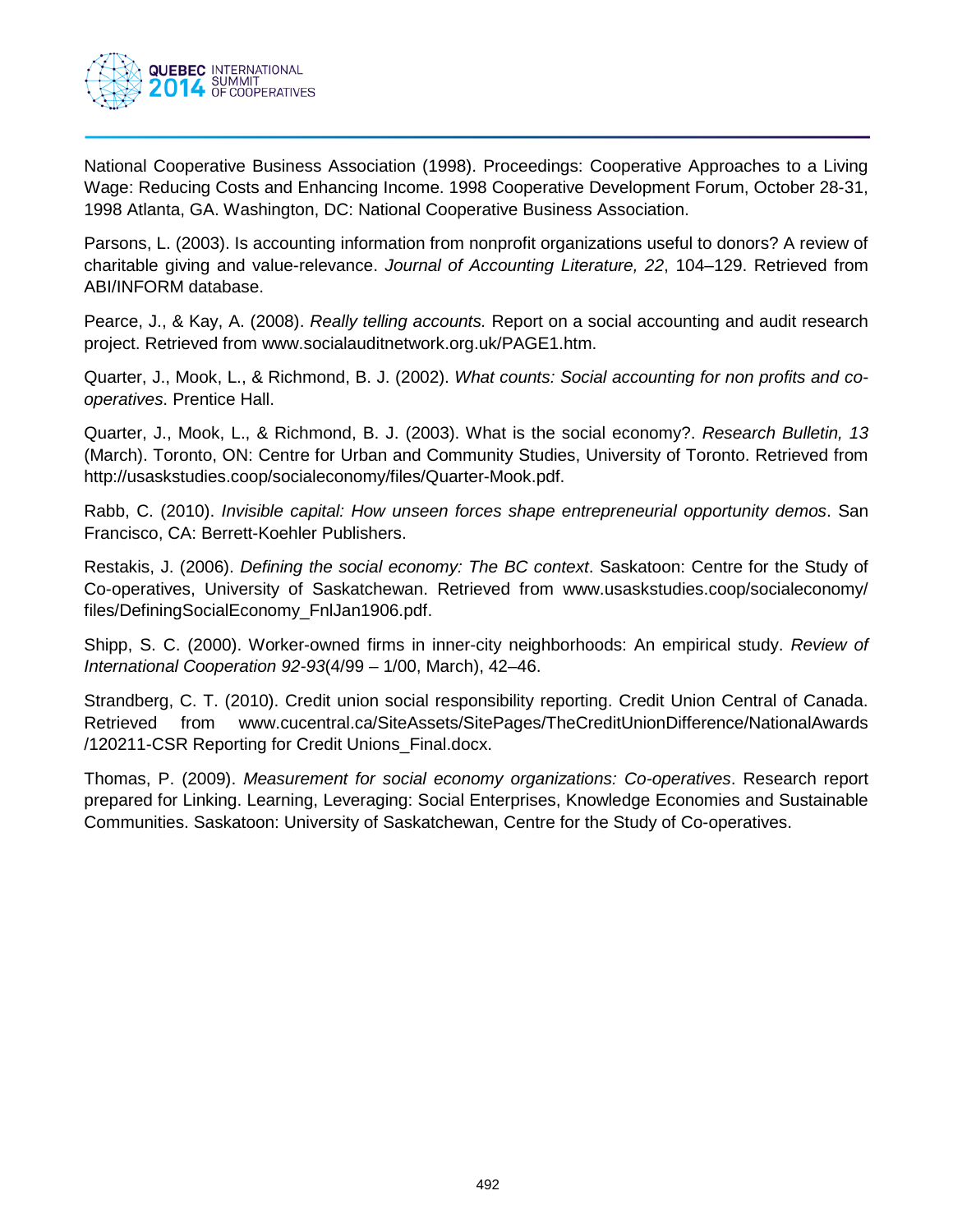## **Complementary bibliography**

Birchall, J., & L. Hammond Ketilson (2009). *Resilience of the cooperative business model in times of crisis*. International Labour Organization Sustainable Enterprise Program. Geneva: International Labour Organization. Retrieved from [http://www.ica.coop/activities/un/2009-coop-resilience.pdf.](http://www.ica.coop/activities/un/2009-coop-resilience.pdf)

Bouchard, M.-J. (2008). Portrait Statistique de l'Economie Sociale de la region Administrative de Montreal. Economie Sociale Montreal, University of Quebec at Montreal.

Bradshaw, J. (2008a, August 14). Tories to axe five more arts and culture programs. *The Globe and Mail*. Retrieved from www.theglobeandmail.com.

Bradshaw, J. (2008b, August 20). Tories slashing \$44.8-million in arts spending. *The Globe and Mail.* Retrieved from www.theglobeandmail.com.

Fairbairn, B. (2007, May). *Co-operative innovation: Influencing the social economy*. Keynote to Association of Co-operative Educators, Canadian Association for Studies in Co-operation, and International Co-operative Alliance Research Committee, at the Congress of the Social Sciences and Humanities, Saskatoon, Canada. Retrieved from http://www.usaskstudies.coop/socialeconomy /Congress2007/keynote.

Hammond Ketilson, L. (2008). *Research approach and outcomes: Northern Ontario, Manitoba, Saskatchewan Social Economy Node*. Presentation at the Canadian Community Economic Development Conference, Saskatoon, Canada. Retrieved from http://www.socialeconomyhub.ca /hub/wp-content/uploads/2008/05/lou-hammond-ketilson-ccednet-2008ppt.pdf.

International Co-operative Alliance (ICA) (2008, September 5). Letter to the International Accounting Standards Board. Retrieved from http://www.ica.coop/coop/2008-09-iasb-comment.pdf.

Ish, D., Turner, B., & Fulton, M. (2006). *International seminar on legislation for farmer co-operatives in China: A Canadian perspective*, (pp. 1–16). Saskatoon, Canada: Centre for the Study of Co-operatives, University of Saskatchewan. Retrieved from http://www.usaskstudies.coop/pdf-files/Legislation FarmerCoopsChina.pdf.

Rangan, K. (2008, September 15). *The coming transformation of social enterprise*. Boston, MA: Working Knowledge, Harvard Business School. Retrieved from http://hbswk.hbs.edu/cgibin/print?id=5986.

Thomas, P. (2008). Explorations within the social economy: Accountability, measurement and results. Working Paper prepared for Linking, Learning, Leveraging: Social Enterprises, Knowledgeable Economies and Sustainable Communities; Saskatoon, SK, Canada: University of Saskatchewan, Centre for the Study of Co-operatives. Unpublished manuscript.

Thordarson, B. (1999). Cooperative legislation and the cooperative identity statement. *Journal of Cooperative Studies 32*(2: 96), 87–93.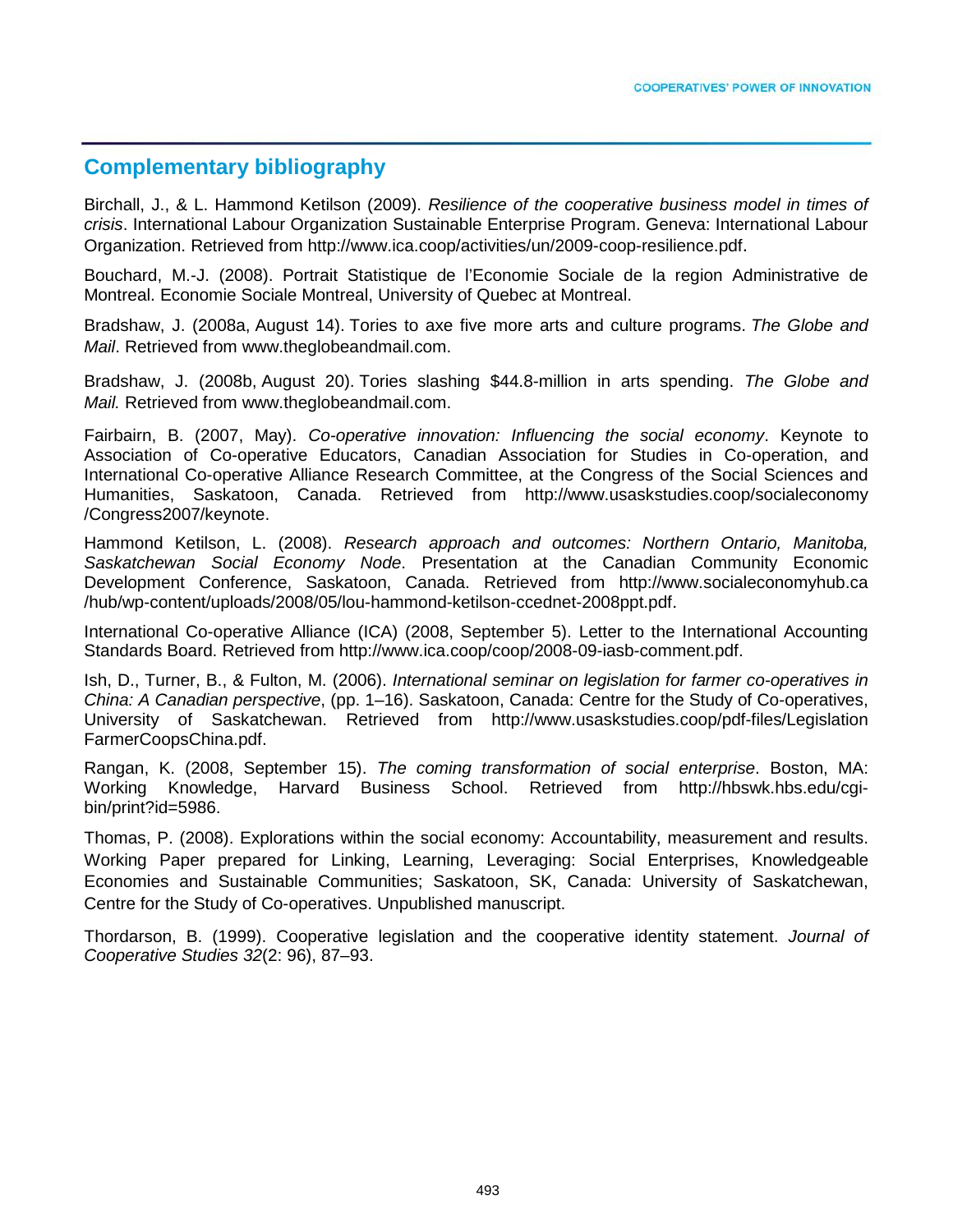

| <b>Method</b>                                                                                               | <b>Advantages</b>                                                                                                                                                                                                                                                                     | <b>Disadvantages</b>                                                                                                                                                                                                                                                                                                                    |
|-------------------------------------------------------------------------------------------------------------|---------------------------------------------------------------------------------------------------------------------------------------------------------------------------------------------------------------------------------------------------------------------------------------|-----------------------------------------------------------------------------------------------------------------------------------------------------------------------------------------------------------------------------------------------------------------------------------------------------------------------------------------|
| Financial analysis                                                                                          | Ease of data collection and analysis<br>Establishes benchmarks<br>Ease of comparison<br>Subject to independent verification                                                                                                                                                           | Potentially incorrect data on forms<br>Measurable does not mean relevant<br>Risk of oversimplification<br>Efficiency 'number crunching' versus<br>effectiveness 'to be meaningful'<br>Risk of short-term pursuits<br>Misleading without qualitative data<br>Consider materiality: Too much detail for<br>clarity or usefulness          |
| Sustainability<br>reporting                                                                                 | Visually pleasing with pictures,<br>charts and graphs<br>Easy to read and understand<br>Familiar format, like annual report<br>Accessible on web sites<br>Increasing voluntary reporting<br>Opportunities for innovation as no<br>regulations are provided<br>Popular and influential | Inadequate coverage of social,<br>environmental, and ethical issues<br>Lack of context and standards<br>No consideration for materiality. Clutter with<br>little useful information. Loss of the 'big<br>picture'<br>Time-consuming and costly<br>Cherry-picking for greenwashing<br>Not readily subject to independent<br>verification |
| <b>Balanced</b><br>scorecard and<br>strategy mapping                                                        | Visually pleasing and easy to read<br>Attempt to balance qualitative and<br>quantitative measures                                                                                                                                                                                     | Most implementations fail<br><b>Biased toward financial metrics</b><br>Problem selecting adequate measures<br>Emphasizes short rather than long term<br>Lacks credibility<br>Attempts to assign numbers to qualitative<br>characteristics                                                                                               |
| <b>Expanded Value-</b><br><b>Added Statement</b>                                                            | Uses familiar income statement<br>format<br>Attempts to extend to externalities as<br>impacts<br>Easy to use                                                                                                                                                                          | Uses assumptions for valuation e.g.<br>volunteer labor<br>Lacks application to prove usefulness<br>Ignores the entity concept, so credibility is<br>an issue                                                                                                                                                                            |
| Other: Social &<br>Economic<br>Footprints,<br><b>Genuine Progress</b><br>Indicators, Index<br>of Well-being | Innovative in attempting to recognize<br>externalities<br>Attempt to recognize context<br>Recognize the social construction of<br>reality<br>Recognize that measurement of<br>impact is more than numbers                                                                             | Reasonableness of assigning numbers to<br>qualitative characteristics<br>Numerous assumptions for what "ought to<br>be" for context<br>New, so lack exposure to application to<br>determine practical usefulness<br>Direct and indirect impact considered<br>Some use feedback for evaluation                                           |

# **Appendix 1 Comparison of Measurement Methodologies for use in Social Economy**

Summarized from Thomas, (2008)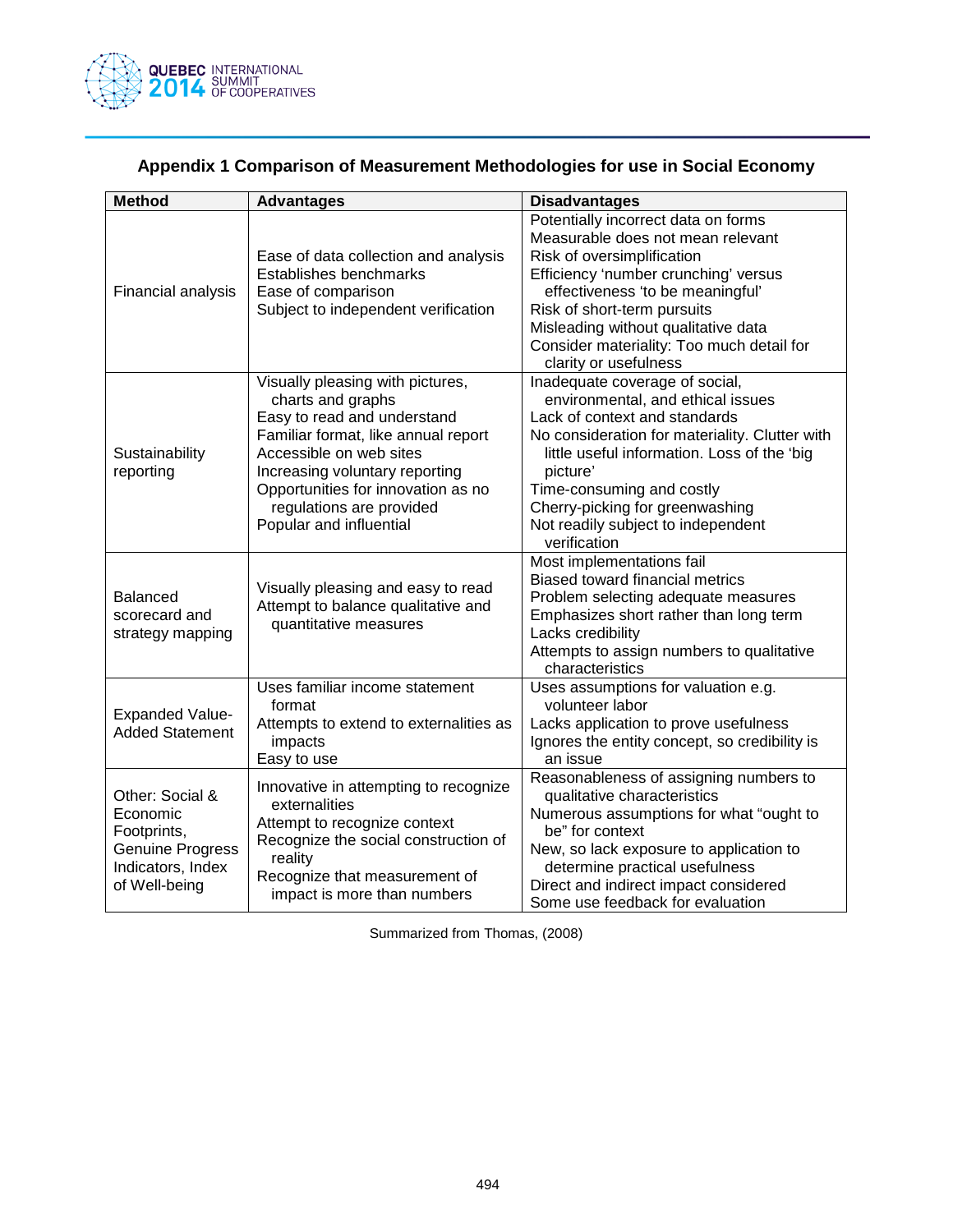| <b>Types of</b><br>impact | <b>Types of</b><br>indicators                                              | <b>Specific indicators</b>                                                                                                                                                                          | Questions                                                                                                                                                                | Informant* |
|---------------------------|----------------------------------------------------------------------------|-----------------------------------------------------------------------------------------------------------------------------------------------------------------------------------------------------|--------------------------------------------------------------------------------------------------------------------------------------------------------------------------|------------|
| Community<br>Involvement  | Investments<br>Donations<br>In kind donations<br>Sponsorships              | Amount of in-kind<br>$\bullet$<br>/donations<br>Recipients:<br>$\bullet$<br>cultural groups<br>sports groups<br>other local clubs,<br>$\bullet$<br>organizations                                    | How much does the CU<br>$\bullet$<br>donate as a percentage of<br>profits?                                                                                               | M          |
|                           |                                                                            |                                                                                                                                                                                                     | Please list all the<br>$\bullet$<br>community activities the<br>CU was involved with or<br>donated to in the past 6<br>months? Is this typical for a<br>six-moth period? | M          |
|                           |                                                                            |                                                                                                                                                                                                     | How many organizations<br>٠<br>have benefited from<br>donations from the CU over<br>the past year?                                                                       | M          |
|                           |                                                                            |                                                                                                                                                                                                     | What types of<br>$\bullet$<br>organizations have<br>received donations?                                                                                                  | M          |
|                           |                                                                            |                                                                                                                                                                                                     | What about sponsorships?<br>$\bullet$                                                                                                                                    | M          |
|                           | Scholarships/<br><b>Bursaries</b>                                          | Amount of Scholarships<br>$\bullet$<br>/Bursaries<br>Types of scholarships.<br>$\bullet$<br>I.e. do they focus on:<br>On marginalized<br>groups?<br><b>Different</b><br>educational<br>institutions | How many scholarships or<br>$\bullet$<br>bursaries does the CU<br>award each year? What is<br>the amount of these<br>scholarships?                                       | M          |
|                           |                                                                            |                                                                                                                                                                                                     | Do you award these to<br>$\bullet$<br>specific groups of people<br>(low income, residence of<br>community)?                                                              | M, S       |
|                           |                                                                            |                                                                                                                                                                                                     | Are members of branches<br>$\bullet$<br>eligible for these awards?                                                                                                       | M, S       |
|                           | Student<br>Placements                                                      | Number of summer<br>$\bullet$<br>students<br>Positions for young<br>$\bullet$<br>employees                                                                                                          | Do you offer summer<br>$\bullet$<br>positions at the CU?                                                                                                                 | M          |
|                           |                                                                            |                                                                                                                                                                                                     | Do you have graduate<br>$\bullet$<br>recruitment programs?                                                                                                               | M, S       |
|                           | Promoting the<br>community as a<br>good place to<br>live                   | Advertising/promotional<br>$\bullet$<br>material                                                                                                                                                    | Describe how your credit<br>$\bullet$<br>union promotes the<br>community                                                                                                 | M, S, C    |
|                           | Improving the<br>image of the<br>community<br>and/or branch<br>communities | Campaigns<br>$\bullet$                                                                                                                                                                              | Describe how the CU<br>$\bullet$<br>works to improve the<br>image of the community.                                                                                      | M, S, C    |

## **Appendix 2 List of Potential Indicators**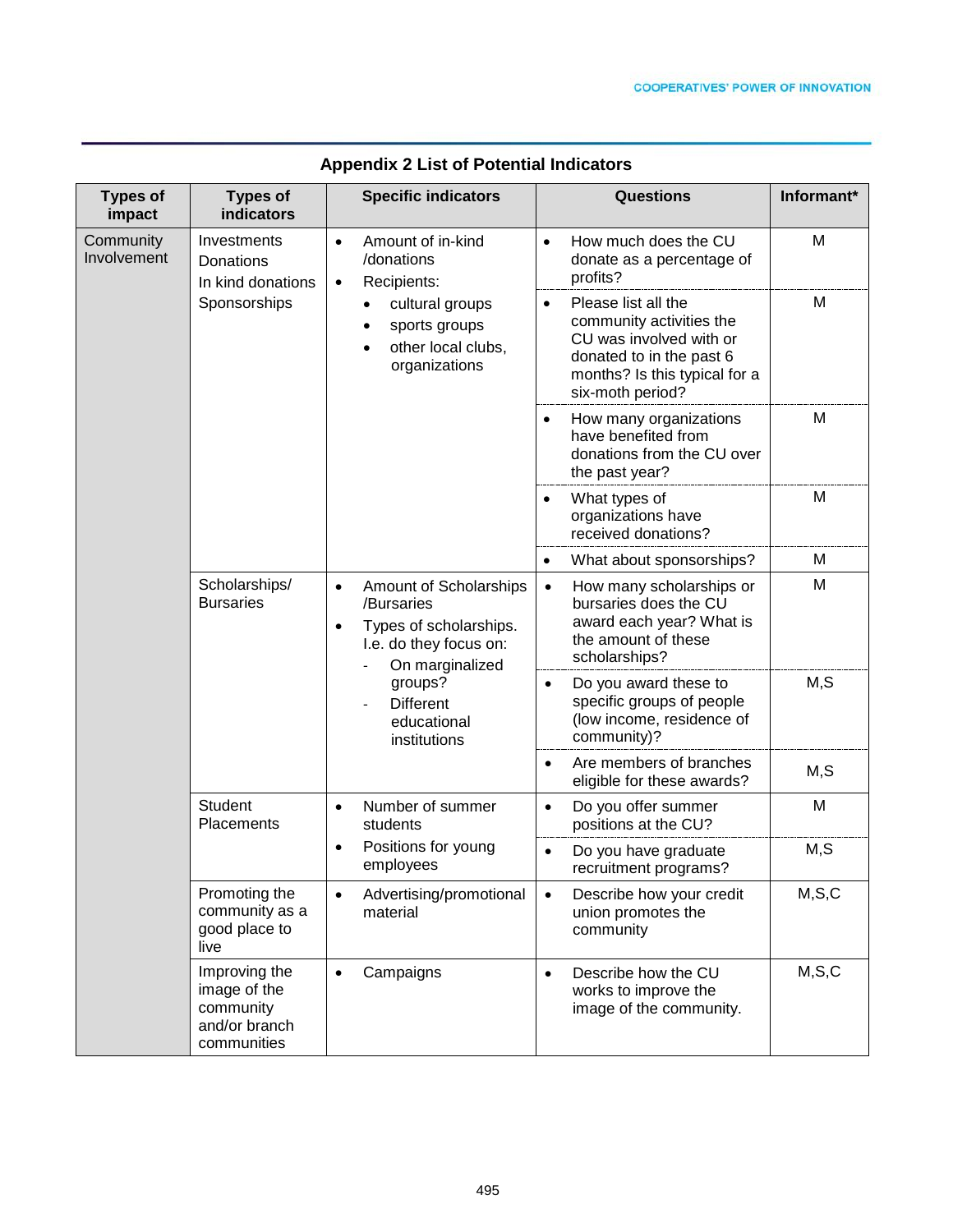

| <b>Types of</b><br>impact            | <b>Types of</b><br><b>indicators</b>                 | <b>Specific indicators</b>                                                                                                                                                                                    | <b>Questions</b>                                                                                                                                                                                                                            | Informant* |
|--------------------------------------|------------------------------------------------------|---------------------------------------------------------------------------------------------------------------------------------------------------------------------------------------------------------------|---------------------------------------------------------------------------------------------------------------------------------------------------------------------------------------------------------------------------------------------|------------|
|                                      | Volunteerism                                         | Volunteer hours within<br>$\bullet$<br>work hour<br>Volunteer hours outside<br>$\bullet$<br>work                                                                                                              | Do you or do you know of<br>$\bullet$<br>CU staff that volunteer in<br>community activities?<br>Does the CU allow for<br>$\bullet$<br>employees to volunteer<br>during work hours? How<br>many hours can they<br>volunteer as part of work? | M, S       |
|                                      | Participation in<br>groups/clubs                     | Number of staff that<br>$\bullet$<br>participate on local<br>boards or committees<br>Number of staff that<br>$\bullet$<br>provide financial and<br>management expertise<br>to local clubs or<br>organizations | Do you know of any CU<br>$\bullet$<br>employees that sit on other<br>boards or committees in<br>the community<br>Do you or other employees<br>$\bullet$<br>offer your expertise to<br>clubs or organizations?                               | M, S       |
|                                      | Fundraising<br>activities                            | Number of fundraising<br>$\bullet$<br>activities in the past<br>year                                                                                                                                          | Does the CU participate in<br>$\bullet$<br>fundraising activities? If so,<br>what were they for? What<br>was the extend of the CU's<br>involvement?                                                                                         | M, S       |
|                                      | Policy advocacy                                      | Specific policies or<br>legislation supported/<br>promoted by CU                                                                                                                                              | Has your credit union been<br>$\bullet$<br>involved in policy advocacy<br>- supporting financial<br>policies or regulations or<br>other legislation (prov. or<br>fed.) that would help your<br>members or the<br>community?                 | M, S       |
|                                      | Culture                                              | Purchasing / displaying<br>$\bullet$<br>local art<br>Support or offer cultural<br>$\bullet$<br>programs - painting,<br>music, photography,<br>second language, etc.                                           | How does your CU<br>$\bullet$<br>express cultural<br>appreciation? Does it buy<br>and/or display local art?                                                                                                                                 | M, S       |
|                                      |                                                      |                                                                                                                                                                                                               | Does it hire local talent for<br>$\bullet$<br>events/activities (e.g. local<br>bands, musicians, etc)?                                                                                                                                      | M, S       |
|                                      |                                                      |                                                                                                                                                                                                               | Does your CU support or<br>$\bullet$<br>offer cultural programs in<br>the community?                                                                                                                                                        | M, S, C    |
| Community<br>Economic<br>Development | Encouraging<br>people to start or<br>grow a business | Number of business<br>start-up in community<br>through CU loans                                                                                                                                               | How many business start-<br>$\bullet$<br>ups has your CU been<br>involved with over the past<br>year?                                                                                                                                       | M, S       |
|                                      |                                                      | <b>Multipliers:</b><br>Number of employees<br>at new business                                                                                                                                                 | How many employees<br>$\bullet$<br>does the new business<br>have?                                                                                                                                                                           | M, S       |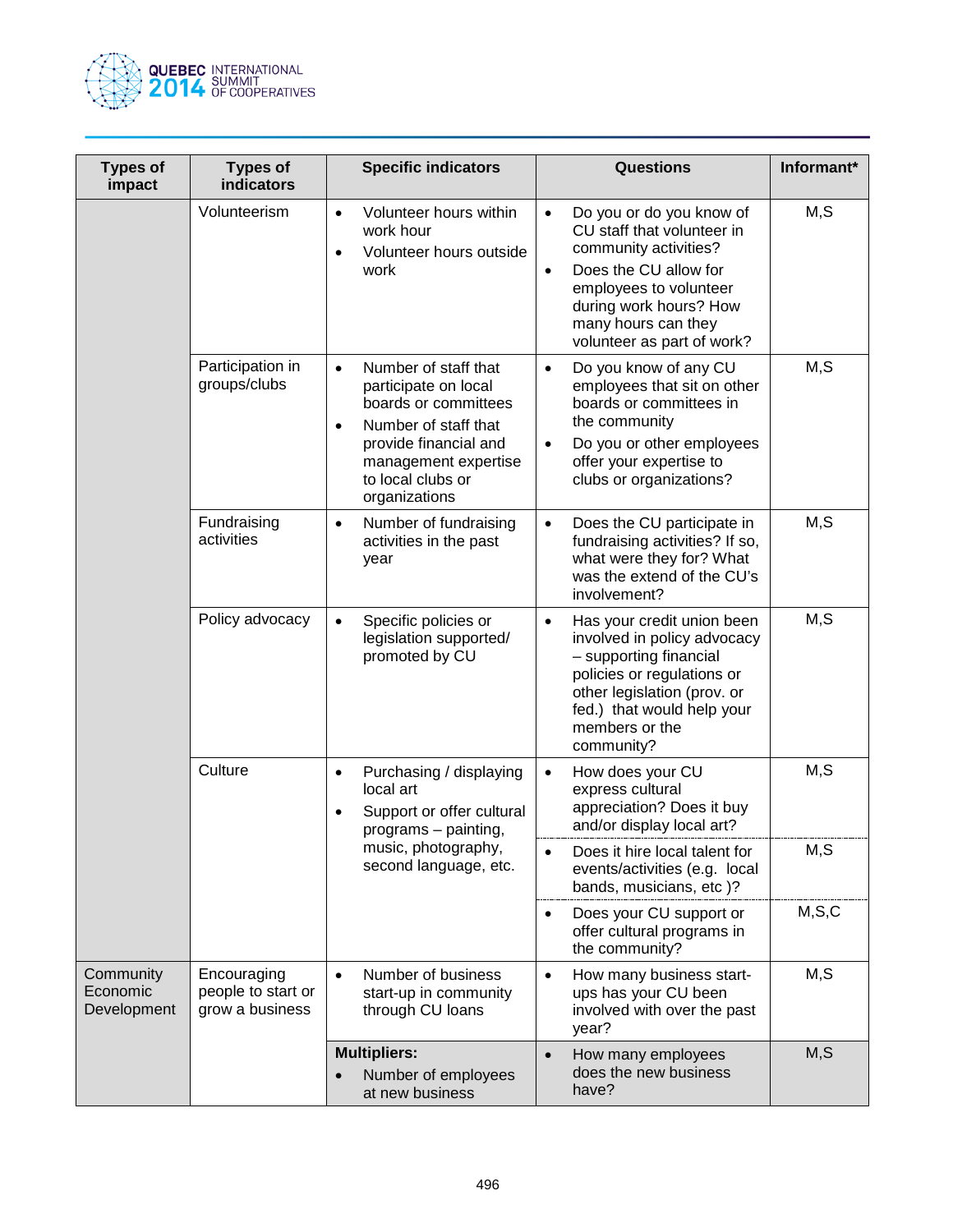| <b>Types of</b><br>impact | <b>Types of</b><br>indicators                    | <b>Specific indicators</b>                                                                                                                                                                                                                                                                                                                                                                                                                                                               | <b>Questions</b>                                                                                                                                                                                                                                          | Informant* |
|---------------------------|--------------------------------------------------|------------------------------------------------------------------------------------------------------------------------------------------------------------------------------------------------------------------------------------------------------------------------------------------------------------------------------------------------------------------------------------------------------------------------------------------------------------------------------------------|-----------------------------------------------------------------------------------------------------------------------------------------------------------------------------------------------------------------------------------------------------------|------------|
|                           | Sustaining<br>businesses                         | Number of failed<br>$\bullet$<br>businesses in<br>community over past                                                                                                                                                                                                                                                                                                                                                                                                                    | Do you know how many<br>$\bullet$<br>businesses were closed in<br>the past year?                                                                                                                                                                          | M, S, C    |
|                           |                                                  | year<br>Continuing education<br>$\bullet$<br>programs for<br>staff/owners of<br>established businesses                                                                                                                                                                                                                                                                                                                                                                                   | What does the CU do to<br>$\bullet$<br>help keep businesses<br>viable in the community?                                                                                                                                                                   | M, S, C    |
|                           | Financial<br>services to<br>community            | Lower interest rates on<br>$\bullet$<br>loans<br>Higher interest rates on<br>$\bullet$<br>deposits<br>Waived service fees for<br>$\bullet$<br>organizations                                                                                                                                                                                                                                                                                                                              | How does the rates of CU<br>$\bullet$<br>compare to rates of<br>competitors (interest rates<br>for loans and deposits)<br>Does the CU waive or<br>$\bullet$<br>reduce service fees for<br>organizations in the<br>community? How often<br>does this occur | M,S        |
|                           | Specific<br>community<br>development<br>programs | Affordable housing<br>$\bullet$<br>programs<br>Grants to local<br>$\bullet$<br>organizations for<br>specific development<br>projects<br>Programs for<br>$\bullet$<br>disadvantaged<br>/underserved members<br>(disabled, visible<br>minorities, elderly,<br>remote)<br>Training programs<br>$\bullet$<br>Small business micro-<br>$\bullet$<br>lending<br>Special financing for<br>non-profit organizations<br>Mentoring programs<br>$\bullet$<br>New immigrant<br>$\bullet$<br>programs | Does your CU offer any<br>$\bullet$<br>special programs for the<br>community (affordable<br>housing programs, special<br>grants, etc)?<br>Are these offered at all the<br>$\bullet$<br>branches?                                                          | M, S, C    |
|                           |                                                  | <b>Multipliers:</b><br>Number of<br>$\bullet$<br>disadvantaged that<br>have found<br>employment<br>Number of new living<br>$\bullet$<br>spaces in community                                                                                                                                                                                                                                                                                                                              |                                                                                                                                                                                                                                                           | M, S, C    |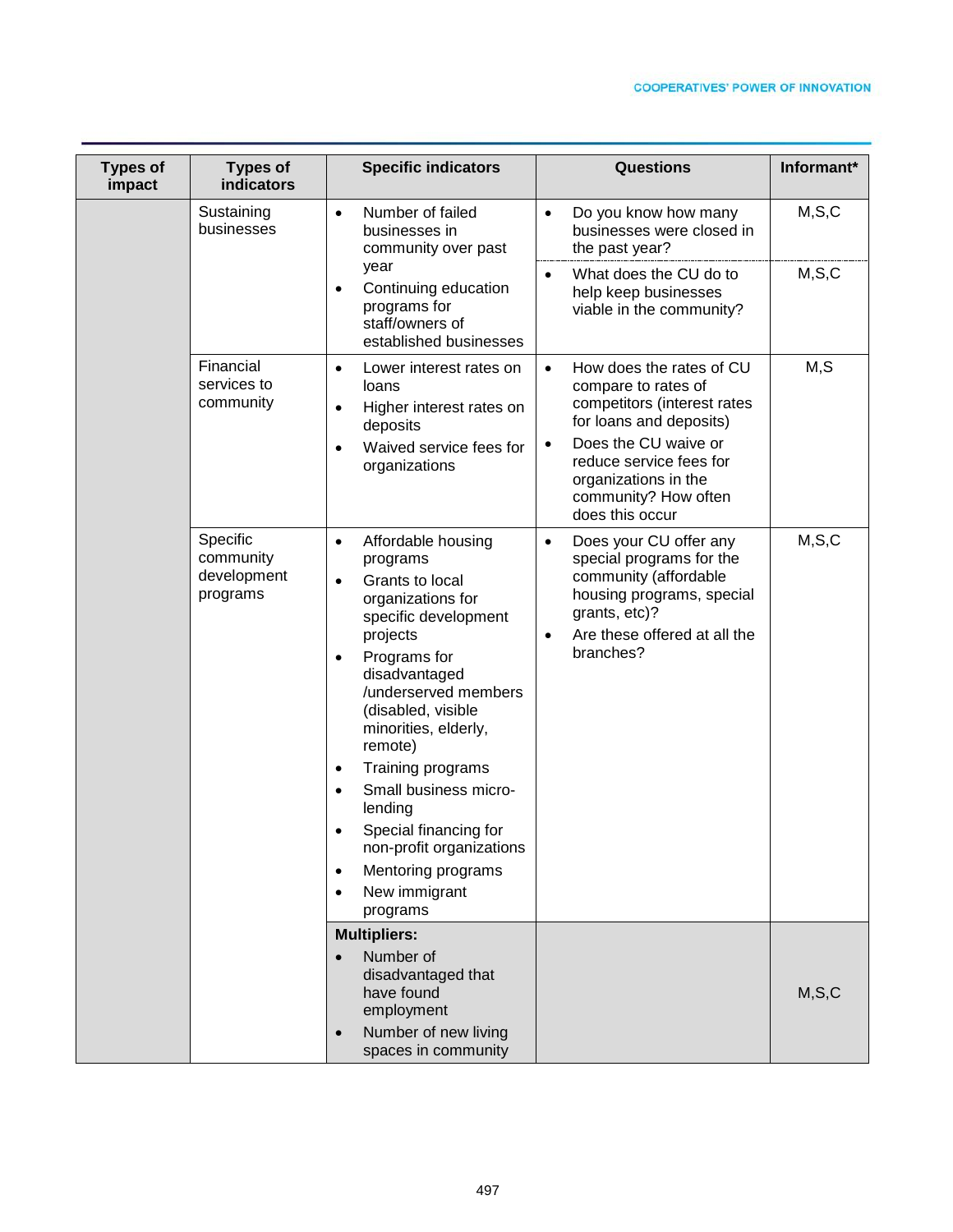

| <b>Types of</b><br>impact | <b>Types of</b><br><b>indicators</b>                           | <b>Specific indicators</b>                                                                                                                           | <b>Questions</b>                                                                                                                                                                                                                                        | Informant* |
|---------------------------|----------------------------------------------------------------|------------------------------------------------------------------------------------------------------------------------------------------------------|---------------------------------------------------------------------------------------------------------------------------------------------------------------------------------------------------------------------------------------------------------|------------|
|                           | Economic<br>linkages                                           | Amount spent on<br>$\bullet$<br>supplies purchased<br>from local businesses<br>Use of local services                                                 | Where do you buy your<br>$\bullet$<br>supplies? Are there local<br>companies that you try to<br>deal with?                                                                                                                                              | M, S       |
|                           |                                                                |                                                                                                                                                      | What other services do you<br>$\bullet$<br>use that are local (cleaning<br>company, catering,<br>marketing, publishing,<br>$etc$ ?                                                                                                                      | M, S       |
|                           |                                                                | <b>Multiplier:</b><br>Recirculation of<br>dollar spent by CU                                                                                         | Think about how your CU<br>$\bullet$<br>buys local products and<br>uses local services and<br>estimate how many times a<br>dollar spent by the CU re-<br>circulates around the<br>community before leaving.<br>Do the dollars also return<br>to the CU? | M, S       |
|                           |                                                                | Examples of helping local<br>businesses                                                                                                              | Can you give examples of<br>$\bullet$<br>how the CU helped out a<br>local business?                                                                                                                                                                     | M, S       |
| Service<br>provision      | Types / quality of<br>services                                 | Savings and<br>$\bullet$<br>Investment instruments<br>Quality of services                                                                            | Please list all the savings<br>$\bullet$<br>and investment products<br>your CU offers.<br>Do these products help<br>$\bullet$<br>your members build<br>assets?                                                                                          | M, S, C    |
|                           |                                                                |                                                                                                                                                      | What do you think are the<br>$\bullet$<br>most important services<br>your CU provides to its<br>members / community?                                                                                                                                    | M, S, C    |
|                           |                                                                |                                                                                                                                                      | What does your CU do<br>best? What could it do<br>better?                                                                                                                                                                                               | M, S       |
|                           | Number of<br>communities<br>served<br>Number of new<br>members | Number of branches<br>$\bullet$<br>Percentage of<br>$\bullet$<br>community served by<br><b>CU</b><br>Increase/decrease in<br>$\bullet$<br>membership | How many members do<br>$\bullet$<br>you have?                                                                                                                                                                                                           | M, S       |
|                           | Public perception                                              |                                                                                                                                                      | What do people say about<br>$\bullet$<br>the CU?                                                                                                                                                                                                        | M, S, C    |
|                           |                                                                |                                                                                                                                                      | What makes the CU<br>$\bullet$<br>different than a bank?                                                                                                                                                                                                | M, S, C    |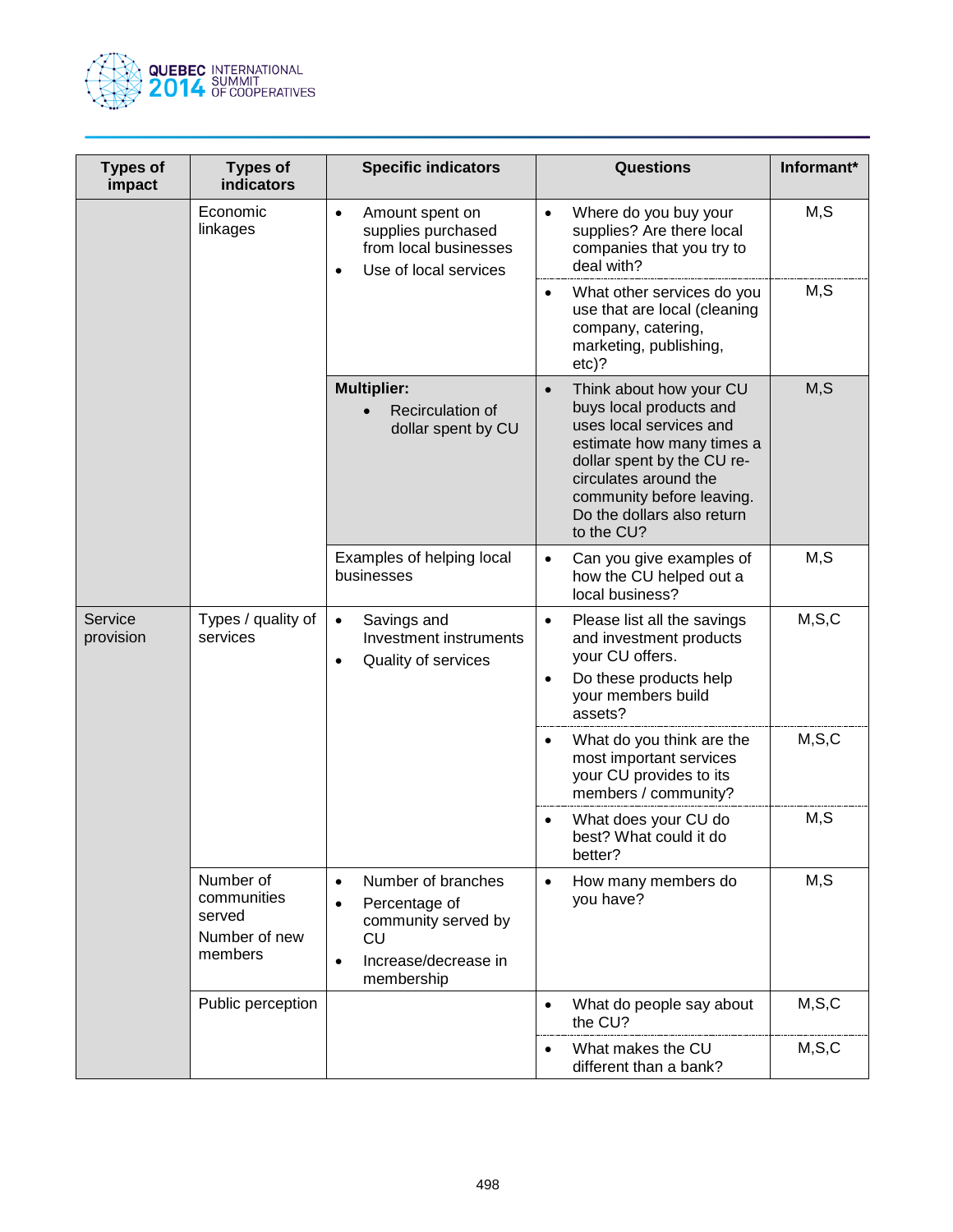| <b>Types of</b><br>impact               | <b>Types of</b><br>indicators                                                           | <b>Specific indicators</b>                                                                                                                                                                    | Questions                                                                                                                                                                                                  | Informant*   |
|-----------------------------------------|-----------------------------------------------------------------------------------------|-----------------------------------------------------------------------------------------------------------------------------------------------------------------------------------------------|------------------------------------------------------------------------------------------------------------------------------------------------------------------------------------------------------------|--------------|
|                                         | Personalized<br>service                                                                 | Face-to-face<br>$\bullet$<br>interactions                                                                                                                                                     | Is it important to you to talk<br>$\bullet$<br>directly to a person ? Do<br>you prefer to use the<br>internet?                                                                                             | $\mathsf C$  |
|                                         |                                                                                         |                                                                                                                                                                                               | Can you give examples of<br>$\bullet$<br>the CU giving personalized<br>service to its members?                                                                                                             | M, S         |
|                                         | Professionalism                                                                         | Number of complaints<br>$\bullet$<br>from members<br>$\bullet$                                                                                                                                | How does your CU handle<br>$\bullet$<br>member complaints?<br>How many complaints<br>$\bullet$<br>have you received in the<br>last week or month? What<br>is the average? Are there<br>typical complaints? | M, S         |
|                                         | Unbanked<br>communities                                                                 | Number of surrounding<br>$\bullet$<br>communities without a<br>financial institution                                                                                                          | What does the CU try to do<br>$\bullet$<br>for people in communities<br>without a financial<br>institution                                                                                                 | M, S         |
|                                         | <b>Branches</b>                                                                         | Percentage of<br>$\bullet$<br>members at branch<br>locations<br>Percentage of<br>$\bullet$<br>branches where CU is<br>only financial institution<br>Number of branch<br>$\bullet$<br>closures | How many branches do<br>$\bullet$<br>you have? How many of<br>these are the only financial<br>institution in the<br>community?<br>Has the CU ever closed a<br>$\bullet$<br>branch?                         | M            |
| Skills and<br>leadership<br>development | Participation on<br>board<br>Participation at<br>annual meeting<br>Training<br>programs | Number of participants<br>$\bullet$<br>in the programs over<br>last 5 years / over last<br>year                                                                                               | Do you participate in the<br>$\bullet$<br>annual meeting, elections<br>for board members                                                                                                                   | M, S, C      |
|                                         |                                                                                         |                                                                                                                                                                                               | Have you ever sat on the<br>$\bullet$<br>board or been a committee<br>member? Why or why not?                                                                                                              | C            |
|                                         |                                                                                         |                                                                                                                                                                                               | What skills have you<br>$\bullet$<br>developed due to your<br>involvement with the coop?                                                                                                                   | C            |
|                                         |                                                                                         | <b>Multiplier:</b><br>Participation in other<br>organizations because<br>of involvement in CU                                                                                                 | Have you been involved in<br>$\bullet$<br>other organizations (board<br>member, politics, etc.)<br>because of your<br>involvement with the CU?                                                             | $\mathsf{C}$ |
| Environment                             | Environmental<br>programs:<br>Carbon                                                    | Number of green<br>$\bullet$<br>initiatives                                                                                                                                                   | Does your CU have any<br>$\bullet$<br>environmental programs<br>(reduce reuse, recycle)?                                                                                                                   | M, S         |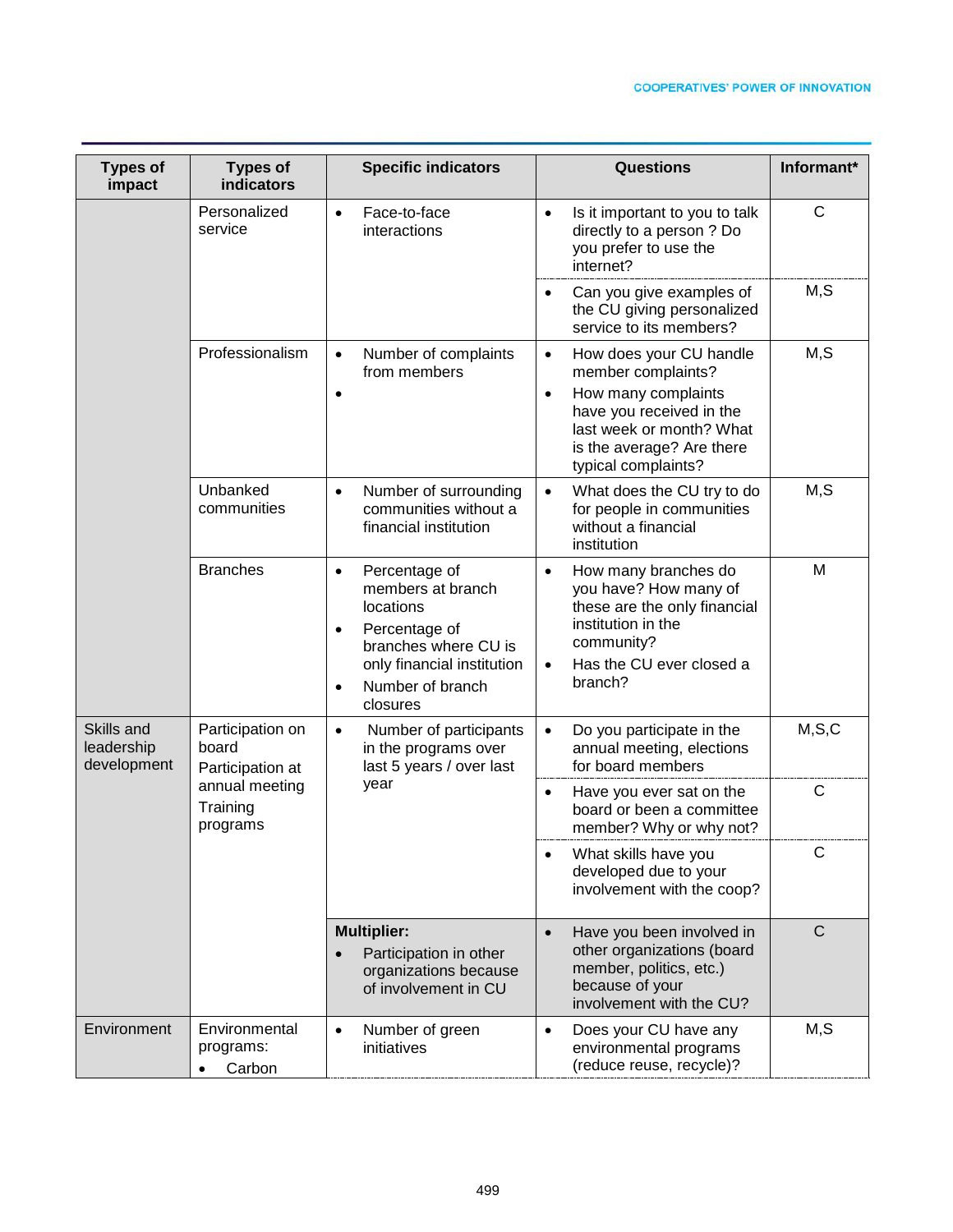

| <b>Types of</b><br>impact | <b>Types of</b><br><b>indicators</b>                                                                                                   | <b>Specific indicators</b>                                                                                                                                                                                                                                                                                                                                                                                                                                                            | <b>Questions</b>                                                                                                                                                                                                      | Informant* |
|---------------------------|----------------------------------------------------------------------------------------------------------------------------------------|---------------------------------------------------------------------------------------------------------------------------------------------------------------------------------------------------------------------------------------------------------------------------------------------------------------------------------------------------------------------------------------------------------------------------------------------------------------------------------------|-----------------------------------------------------------------------------------------------------------------------------------------------------------------------------------------------------------------------|------------|
|                           | neutral<br>programs<br>Green<br>$\bullet$<br>buildings<br>Recycling<br>$\bullet$                                                       | Amount of paper<br>$\bullet$<br>saved/recycled<br><b>Conservation policies</b><br>$\bullet$<br>(water, energy)<br>Participation in<br>$\bullet$<br>community events                                                                                                                                                                                                                                                                                                                   | Has the CU introduced any<br>$\bullet$<br>carbon neutral programs<br>(planting trees to offset<br>carbon emissions)                                                                                                   | M, S       |
|                           |                                                                                                                                        |                                                                                                                                                                                                                                                                                                                                                                                                                                                                                       | Has the CU ever measured<br>$\bullet$<br>its environmental footprint<br>(total impact on<br>environment) ?                                                                                                            | M, S       |
|                           |                                                                                                                                        |                                                                                                                                                                                                                                                                                                                                                                                                                                                                                       | What other activities does<br>$\bullet$<br>the CU do related to the<br>environment?                                                                                                                                   | M, S       |
| Employment                | <b>Salaries</b><br>Retirement<br>programs<br>Hiring practices<br>Employee<br>support<br>(childcare, health<br>and dental<br>insurance) | Number of jobs/<br>$\bullet$<br>number of full-time jobs<br>How many of these are<br>$\bullet$<br>from the local<br>community?<br>Number of jobs at<br>$\bullet$<br>branches/ number of<br>full-time employees<br>Salaries compared to<br>$\bullet$<br>competitors<br><b>Benefits</b><br>$\bullet$<br>Executive/employee<br>$\bullet$<br>salary ratio<br>Proportion of visible<br>$\bullet$<br>minorities and women<br>on staff<br>Proportion of different<br>$\bullet$<br>age groups | Is the CU a good place to<br>$\bullet$<br>work?<br>Has it received any awards<br>$\bullet$<br>or recognition for being a<br>good employer?<br>How does it compare to<br>$\bullet$<br>other places you have<br>worked? | M, S       |
|                           |                                                                                                                                        | <b>Multiplier:</b><br>Change in quality of life                                                                                                                                                                                                                                                                                                                                                                                                                                       | How does working for the<br>$\bullet$<br>CU benefit you in other<br>ways (quality of life,<br>confidence, self-esteem,<br>etc)                                                                                        | M, S, C    |

\*M – management; S – staff; C – customer/member; BM – board member

Source: Adapted by the authors with Dwayne Pattison (research assistant), from Lyon, F. Bertotti, M. Evans, M., Smallbone, D. Potts, G. and Ramsden, P., 2002; and Credit Union Central of Canada, 2007.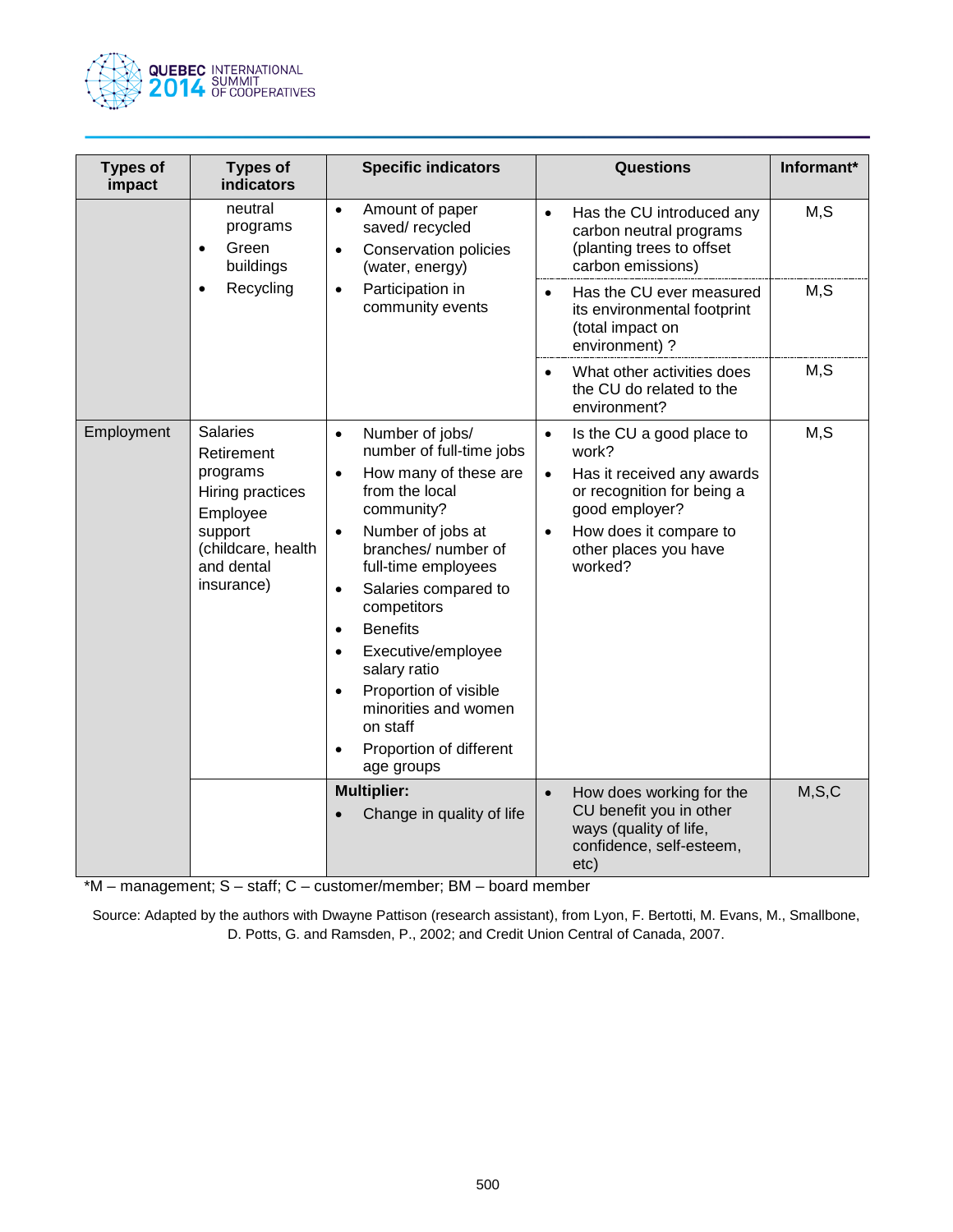| <b>Types of Indicators/Impact</b>                                                                                                                                     | <b>Sample Questions</b>                                                                                                                                                                                                                                                                                                  |
|-----------------------------------------------------------------------------------------------------------------------------------------------------------------------|--------------------------------------------------------------------------------------------------------------------------------------------------------------------------------------------------------------------------------------------------------------------------------------------------------------------------|
| <b>Community Involvement</b><br>(investment, scholarships, policy advocacy)                                                                                           | . How much does your CU donate to community (as<br>% of profits)?<br>•Community activities your CU gets involved in?<br>.Do CU staff volunteer in the community, how, and<br>what impact does it have?                                                                                                                   |
| <b>Community Economic Development (enterprise</b><br>development, financial services, community<br>programs, local procurement, affordable housing,<br>micro lending) | .Does the CU provide competitive rates on deposits<br>and loans?<br>.What does the CU do to help keep community<br>businesses viable?<br>.Does your CU support special CED programs such<br>as affordable housing, social investment,<br>community grants?<br>•Does the CU buy locally (local procurement)?              |
| <b>Service Provision</b><br>(types, quality, professionalism, innovations,<br>personalized, only financial institution)                                               | •Savings and investment products your CU offers?<br>•Can you give examples of the CU giving<br>personalized service to its members?<br>.What does the CU do for communities without a<br>financial institution?<br>•How do you handle complaints, do you have a<br>grievance procedure?<br>•Public perception of the CU? |
| <b>Skills and Leadership Development</b><br>(training programs - staff and member, member<br>participation at AGM, participation on board)                            | •Board trainings?<br>•Special workshops for members or staff?<br>•Participation in other organizations and leadership<br>positions because of participation in CU?                                                                                                                                                       |
| Employment<br>(Salaries, benefits, hiring practices)                                                                                                                  | •Is your CU a good place to work? Has it received<br>any awards or recognitions?<br>•Does your CU hire local residents?<br>.What benefits does your CU offer employees?                                                                                                                                                  |
| <b>Environment and Sustainability</b><br>(green buildings, recycling)                                                                                                 | •Does your CU have an environmental program<br>(reduce, reuse, recycle)?<br>.What kind of green initiatives does your CU<br>participate in or sponsor?                                                                                                                                                                   |

# **Appendix 3 Advantage CU Indicators from Pilot Study**